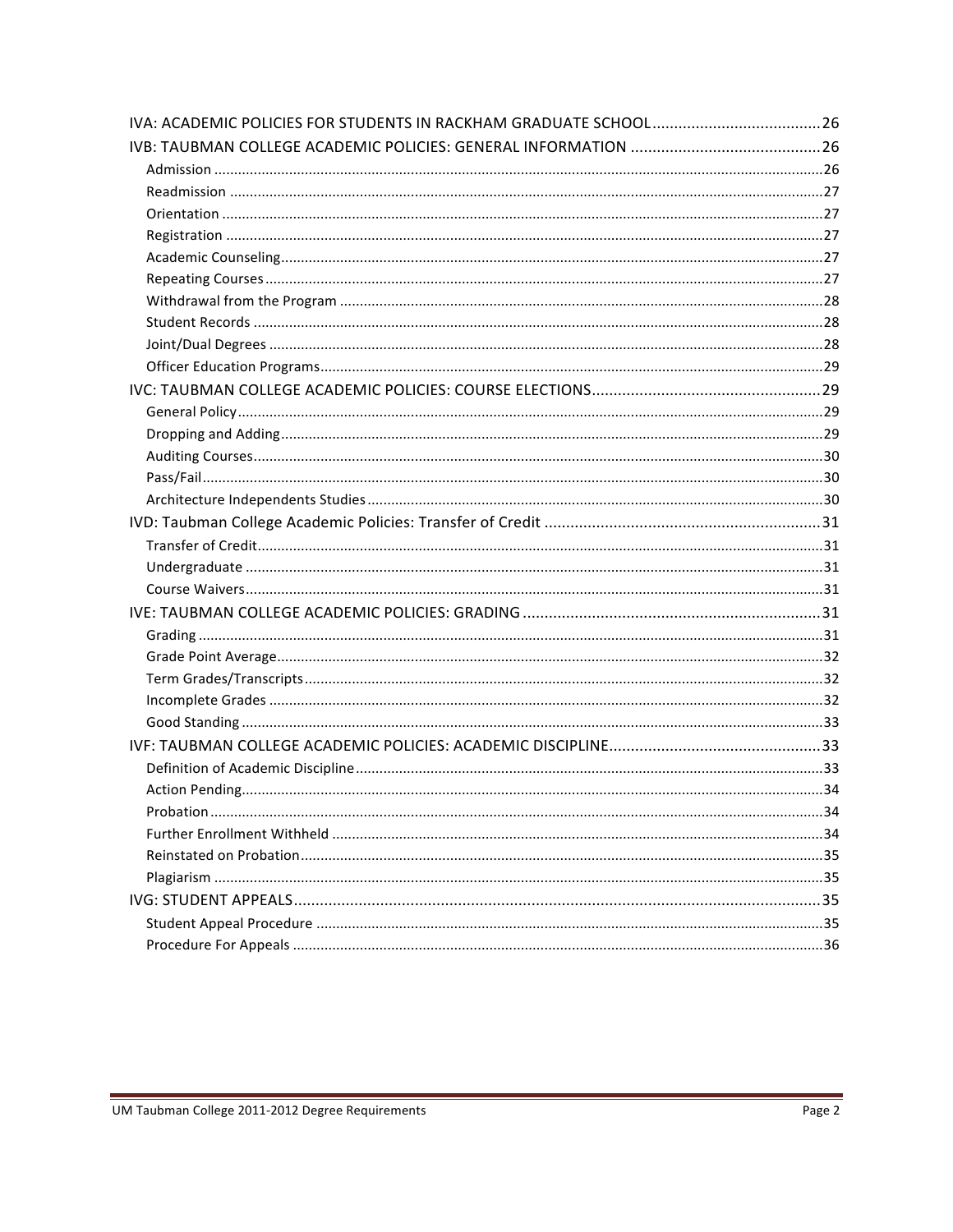# **SECTION I: ARCHITECTURE DEGREES**

## General information: Check your degree status online

Wolverine Access is the best place to monitor your degree status. To access, visit wolverineaccess.umich.edu and login following this path:

- Student business
- Degree progress
- My academic requirements

Please Note: This is only a guide and not an official audit. Please see Student Services for an **official audit of your records.** 

# **IA: UNDERGRADUATE ARCHITECTURE**

## **Bachelor of Science in Architecture Degree Requirements**

In order to qualify for the Bachelor of Science degree, a student must meet the following requirements:

- 1. Complete a minimum of 120 credit hours, of which a minimum of 50 credit hours, including a minimum of 45 credit hours in architecture courses, must be earned while the student is enrolled in Taubman#College
- 2. Complete all required courses and distribution requirements specified for the freshman and sophomore years and all required architecture courses specified for the junior and senior years, as listed under "Sample Schedule."
- 3. Earn a passing grade (D or better) in each required architecture course, in each required preprofessional course (art, English, mathematics, and physics), and in each course used to fulfill liberal arts distribution requirements (digital drawing, humanities, natural sciences, and social sciences).
- 4. Earn a minimum cumulative grade point average of 2.0 (C) for all required architecture courses.
- 5. Earn a minimum cumulative grade point average of 2.0 (C) for all courses taken while enrolled in the college.

All students expecting to receive the B.S. degree are required to apply to graduate on Wolverine Access. This should be done at least three months in advance of the expected date of graduation. Students who meet this deadline will have their names published in the Commencement Program. Faculty advisors and administrators can assist students in planning their course schedules, but the student is ultimately responsible for meeting all program and degree requirements. If degree requirements are not completed for the commencement period to which the student has applied on Wolverine Access, a student must apply again on Wolverine Access to be considered for graduation at a subsequent commencement date.

\*Sample schedules for all programs available at taubmancollege.umich.edu/programs

| <b>Bachelor of Science in Architecture Core Courses</b> |  |
|---------------------------------------------------------|--|
| Arch 312 Architectural Design 1                         |  |
| Arch 322 Architectural Design 2                         |  |

UM Taubman College 2011-2012 Degree Requirements **Page 3** All 2013 of the Second Page 3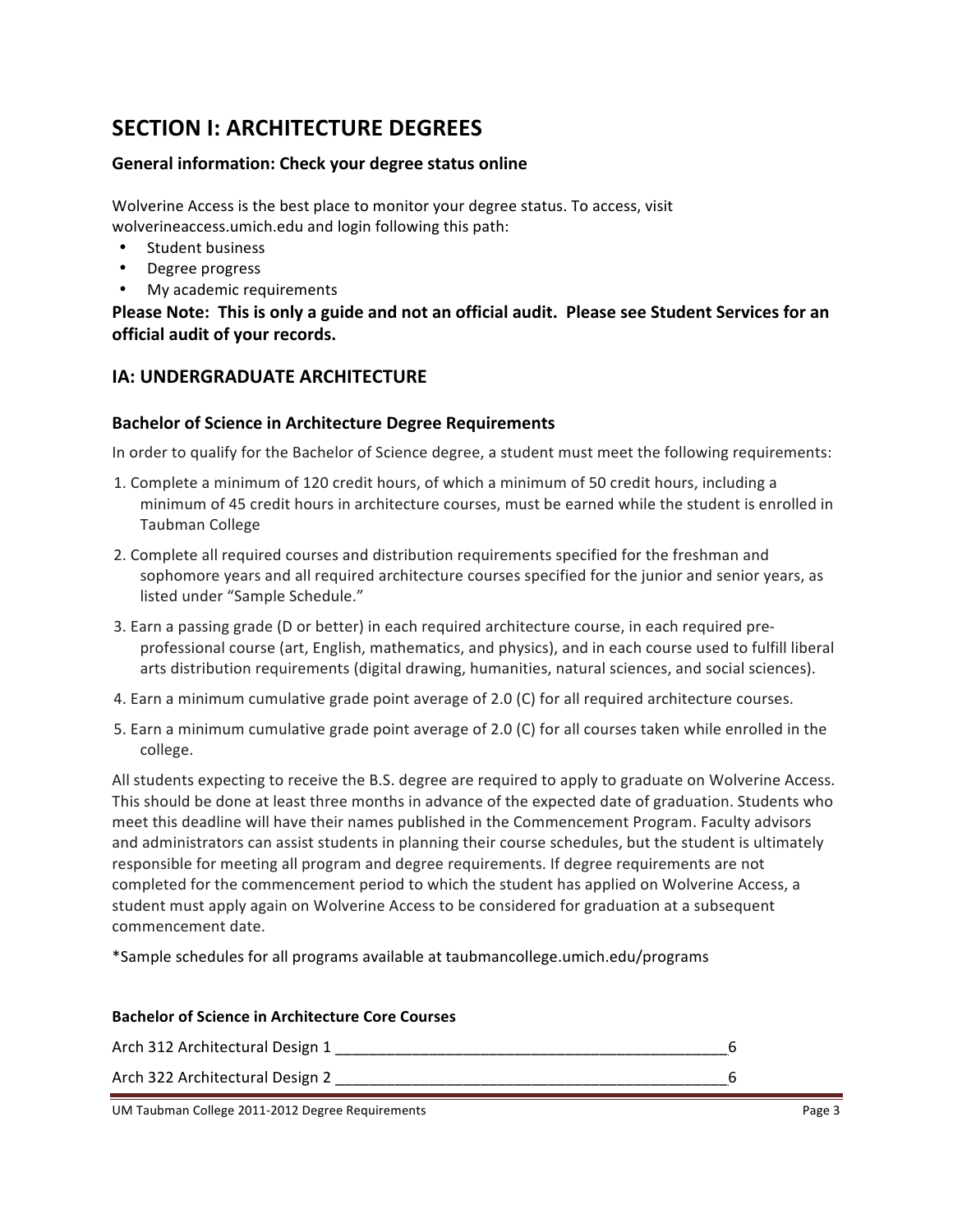| $\frac{3}{2}$ |
|---------------|

\*If these courses were not taken prior to entering the program they must be completed during your studies in the Architecture Program.

# **IB: MASTER OF ARCHITECTURE (M.Arch)**

## **2>Year Master!of!Architecture Degree!Requirements**

Students must earn 60 credit hours and satisfactorily complete the required courses before a degree is granted. No transfer credit is accepted for graduate level coursework from other institutions.

Specifically, a student must complete:

- Four courses (24 credit hours) of architectural design (Arch 552, Arch 562, Arch 662, Arch 672). Spring half-term Architectural Design cannot be counted as one of the required design courses
- Five courses (15 credit hours) of specific required architecture courses (Arch 516—Architectural Representation, Arch 572—Architectural Theory and Criticism, Arch 583—Professional Practice, Arch 589—Site Planning, and Arch 660—Thesis Development Seminar)
- One course (3 credit hours) selected from 500/600 level History of Architecture courses as indicated in the Index of Architecture Program Courses at the end of this section
- One course (3 credit hours) selected from 500/600 level environmental technology courses as indicated in the Index of Architecture Program Courses at the end of this section
- One course (3 credit hours) selected from 500/600 level Structures courses as indicated in the Index of Architecture Program Courses at the end of this section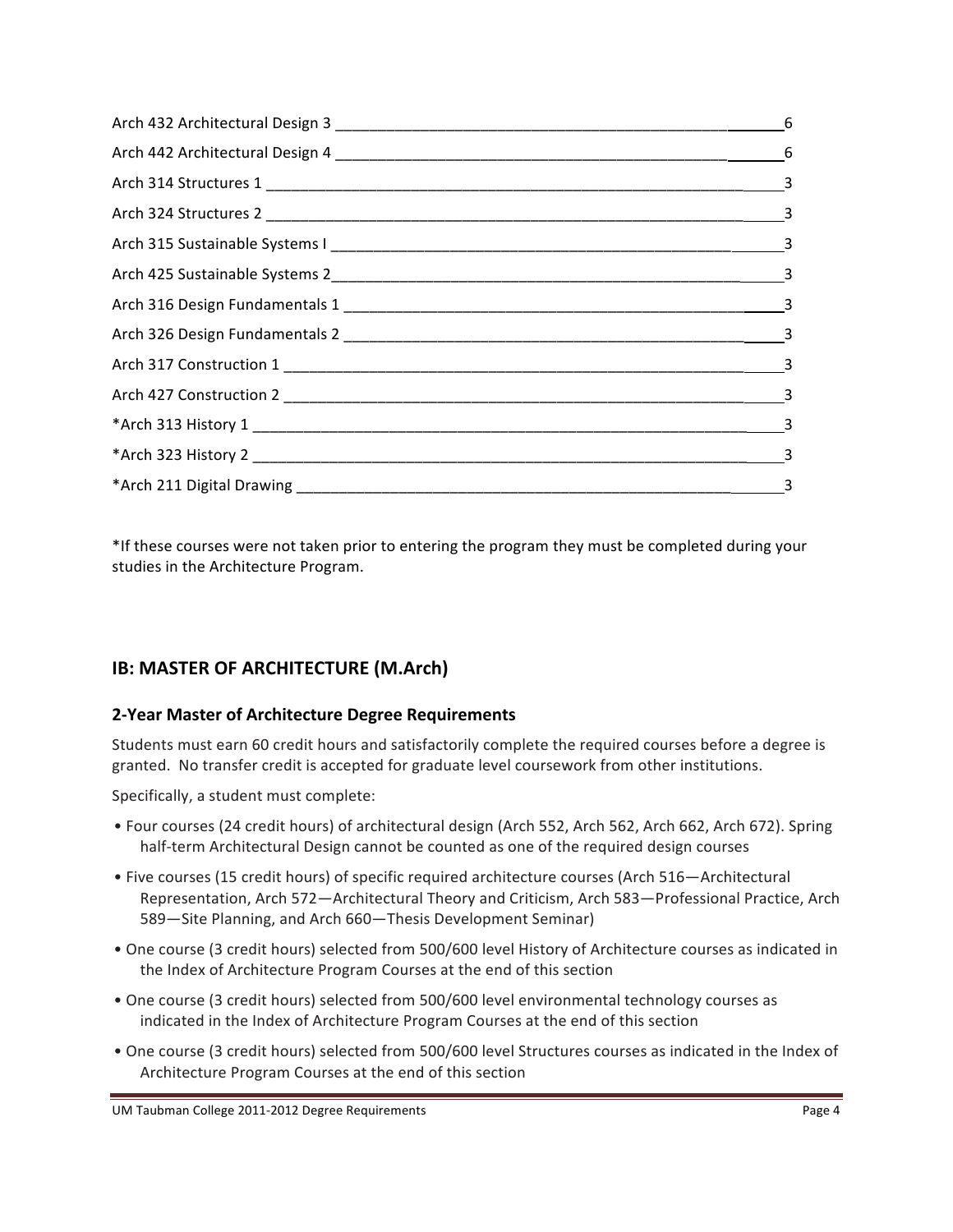- Two courses (6 credit hours) of 500/600 level elective architecture courses
- Two courses (6 credit hours) of non-architecture cognate courses, not cross-listed with architecture courses and ordinarily at the graduate level
- \*Sample schedules for all programs available at taubmancollege.umich.edu/programs>

#### **Important Notes about M.Arch Degree Requirements:**

- It is strongly recommended that all required courses (Arch 516, Arch 572, Arch 583, Arch 589, and the required courses in Architectural History, Environmental Technology, and Structures) be taken in the terms suggested in the 2-Year M.Arch. sample schedule online. Class sizes are limited and those students taking a required course out of the suggested sequence may find that space in some required courses is not available in the preferred term.
- No more than six hours of Tutorial Studies (Arch 593 and Arch 600) can be counted toward the 60hour minimum.
- Students who enter the first year of the 2-Year option may not elect required undergraduate architecture courses for credit.
- The one credit hour courses, Arch 993 Teaching Methods for GSIs, and Arch 690 Architectural Curriculum Practical Training, cannot be counted towards graduation requirements.
	- ELI 530 does not count toward the required 60 credit hours.

A student must complete the 60 credit hours required for the M.Arch. degree with a cumulative GPA of 3.0 or above and with a grade of D or better in each required architecture course. Those students earning a cumulative GPA of 3.8 and above shall graduate with high distinction; students earning a GPA of 3.6 to 3.79 shall graduate with distinction. These honors will be entered on the students' transcript and diploma.

The student's faculty advisor must approve all course elections, including cognates and 500/600 level architecture courses, on a program planning form. The program planning form is placed on file with the college registrar and is used to finalize degree requirements at the time of graduation. In addition, all students expecting to receive the Master of Architecture Degree are required to apply to graduate on Wolverine Access. This should be done at least three months in advance of the expected date of graduation. Students who meet this deadline will have their names published in the commencement program. Faculty advisors and administrators can assist a student in planning course schedules, but the student is ultimately responsible for meeting all program and degree requirements. If degree requirements are not completed for the commencement period to which the diploma application has been filed, a student must complete a new diploma application to be considered for graduation at a subsequent commencement date.

| <b>2 Year Core Courses</b> |   |
|----------------------------|---|
| Arch 552 Arch Design V     |   |
| Arch 562 Arch Design VI    | 6 |
| Arch 672 Arch Design VII   | 6 |

UM Taubman College 2011-2012 Degree Requirements **Page 5** Page 5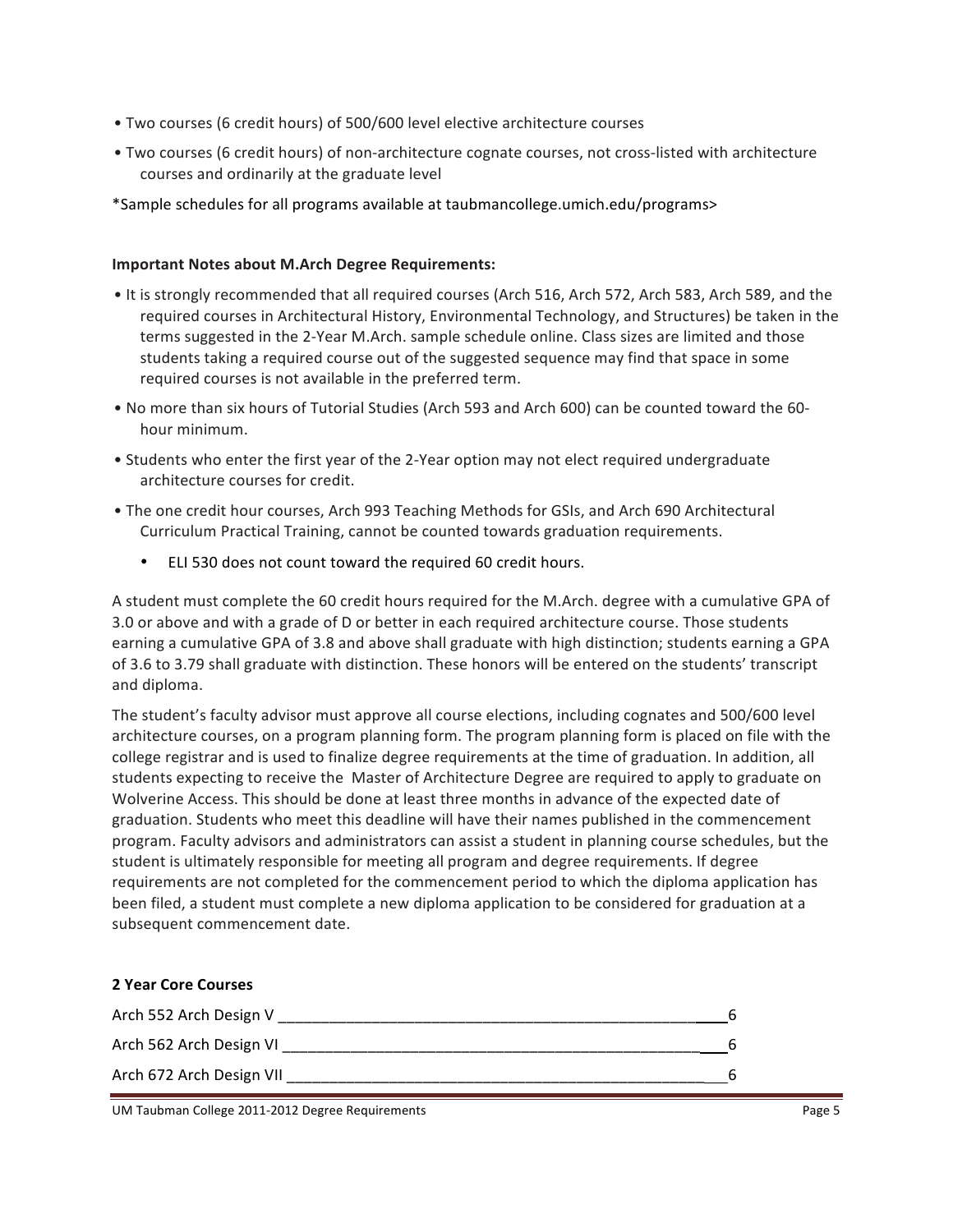|                                                                                                               | - 6 |
|---------------------------------------------------------------------------------------------------------------|-----|
| Arch 516 Representation Manual Arch 516 Representation                                                        | - 3 |
|                                                                                                               | ્વ  |
| Arch 572 Theory/Criticism Manual Manual Manual Manual Manual Manual Manual Manual Manual Manual Manual Manual |     |
|                                                                                                               |     |

## **3>Year Master!of!Architecture!Degree!Requirements**

In order to qualify for the 3-Year option Master of Architecture degree, a student must complete a minimum of 105 credit hours while enrolled in Taubman College. No transfer credit is accepted for graduate level coursework from other institutions.

Specifically a student must complete:

- Three Architectural Design courses (Arch 402, Arch 412, and Arch 422), one course in Design Fundamentals (Arch 416), one course in History of Architecture (Arch 413), two courses in Construction (Arch 417 and Arch 527), two courses in Structures (Arch 314, Arch 324) and two courses in Sustainable Systems (Arch 315, Arch 425)
- Four courses (24 credit hours) of Architectural Design (Arch 552, Arch 562, Arch 662, Arch 672). Spring half-term Architectural Design cannot be counted as one of the required design courses
- Five courses (15 credit hours) of specific required architecture courses (Arch 516—Architectural Representation, Arch 572—Architectural Theory and Criticism, Arch 583—Professional Practice, Arch 589-Site Planning, and Arch 660-Thesis Development Seminar)
- Two courses (6 credit hours) selected from 500/600-level History/Theory courses\*
- One course (3 credit hours) selected from 500/600-level Environmental Technology courses\*
- One course (3 credit hours) selected from 500/600-level Structures courses\*
- One course (3 credit hours) selected from 500/600-level Design Fundamentals courses\*
- Three courses (9 credit hours) selected from 500/600 level electives

#### **Notes:**

• Students should make every effort to take all required courses (Arch 516, Arch 572, Arch 583, and Arch 589) in the terms suggested in the sample schedule. Class sizes are limited and space may not be available in the preferred term for students taking required courses out of the preferred sequence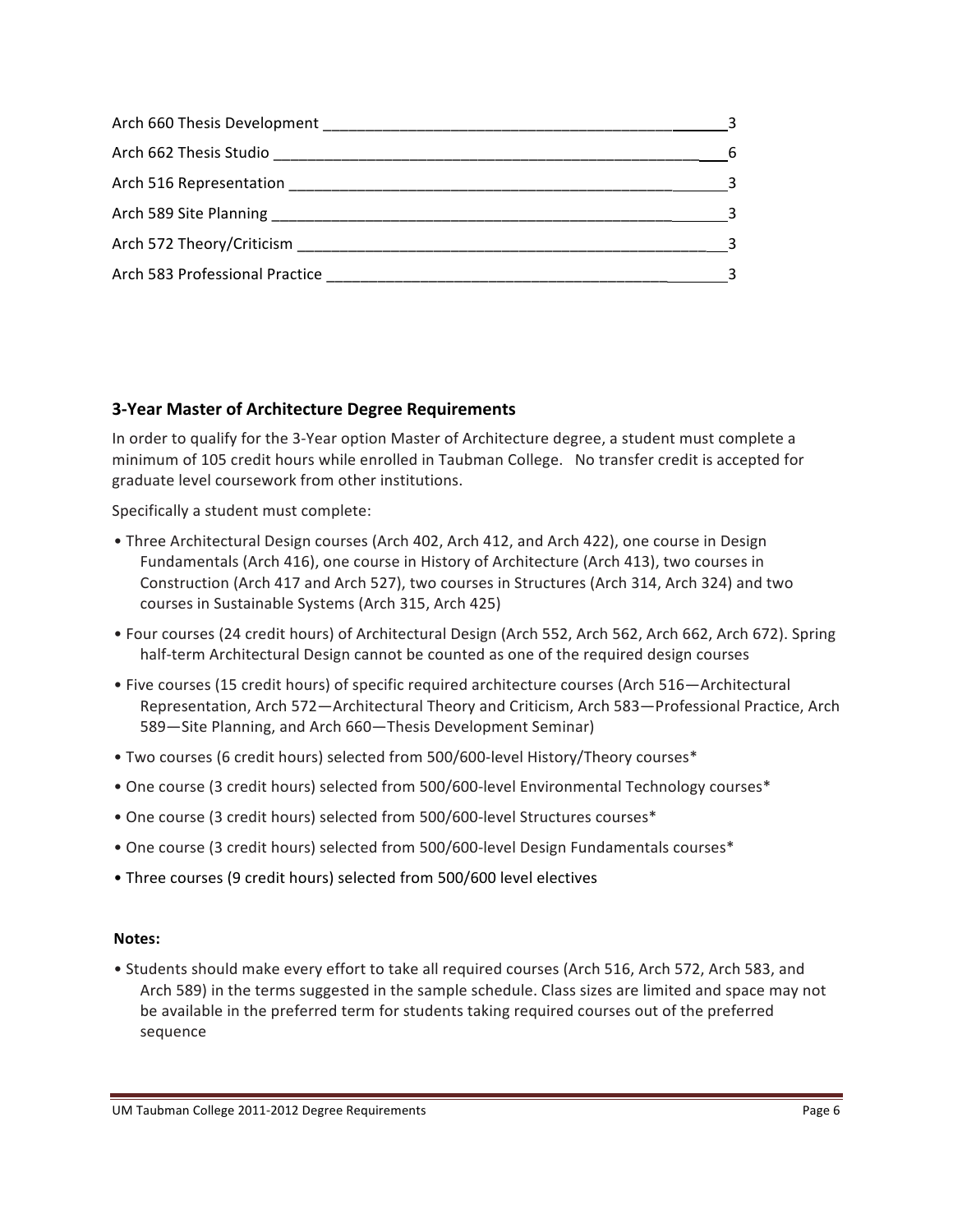- No more than six hours of tutorial studies (Arch 593, Arch 600) can be counted toward the 105-hour minimum#
- The student must earn a cumulative GPA of 3.0 or above, with a grade of D or better in each required architecture course
- All required 300- and 400-level architecture courses and a computer science course should be completed by the end of the second year
- All course elections must be approved by the student's faculty advisor on a 3-Year option program planning form. Policies regarding the diploma application and graduation honors are the same as those for other graduate students

\*Sample schedules for all programs available at taubmancollege.umich.edu/programs

#### **3G Core Courses**

| 6 |
|---|
| 6 |
| 6 |
| 6 |
| 6 |
| 6 |
|   |
|   |
|   |
|   |
|   |
|   |
|   |
|   |
|   |
|   |
|   |
|   |
|   |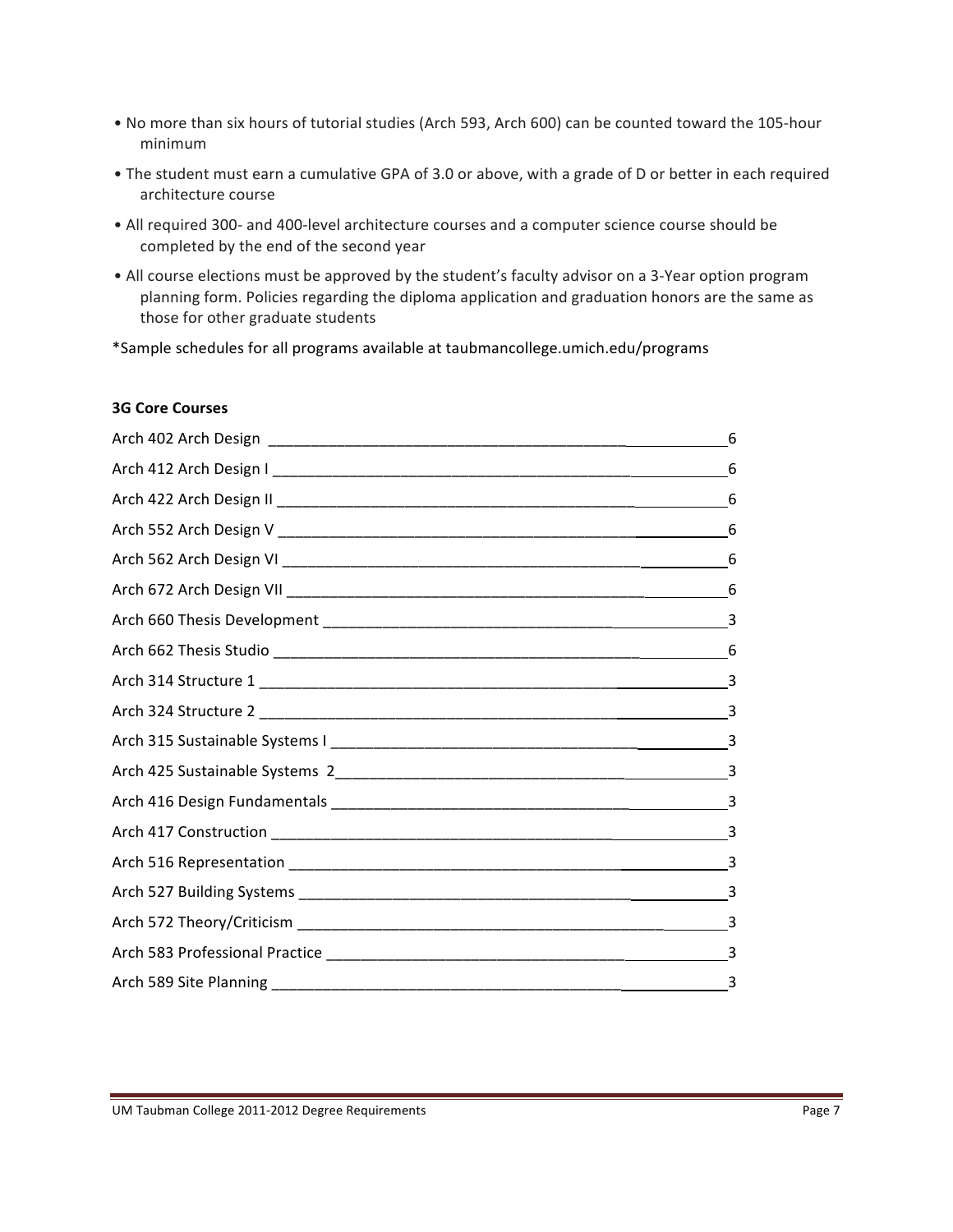## **IC: Master of Science in Architecture Degree Requirements**

To earn the Master of Science degree students must complete a minimum of 30 credit hours with a GPA of 5.0 (B) or better. Specifically a student must complete:

1. One course (3 credit hours) of Research Design and Methods in Architecture (Arch 813), or another course approved by Doctoral Studies

2. One course (6 credit hours) of Master's Thesis (Arch 739) under the direction of the student's faculty advisor and pursued over two consecutive typically winter and spring terms. Those continuing to pursue a Ph.D. at UM's Doctoral Studies in Architecture need not elect Arch 739.

3. One course (3 credit hours) of Area Seminar (Arch 823, 824, 825) related to the student's area of specialization or option, or another course approved by Doctoral Studies

4. Four courses (12 credit hours) of elective architecture courses related to the student's area of specialization or option (for History and Theory, 6 of these credit hours must be area course offerings)

5. Two courses (6 credit hours) of cognate courses related to the student's area, option, or interests. Courses offered by University units other than Doctoral Studies in Architecture and the Architecture Program are considered cognate courses.

All course elections, including cognate courses, are made on the basis of area specialization and in consultation with the student's major advisor.

Master of Science degree students who apply and are accepted for Ph.D. studies may count two courses (up to 6 credit hours) from their M.Sc. coursework towards either their Ph.D. major or minor. They must still however complete the 40 credit hour requirement for the Ph.D. degree.

## **Master of Science in Architecture; Specialization: Design Research**

To earn the Master of Science degree students must complete a minimum of 30 credit hours with a GPA of  $5.0$  (B) or better.

Specifically a student must complete:

- 1. One course (1 credit hour) of MS \_Topic Seminar (Arch 711).
- 2. One course (1 credit hour) of MS Topic Workshop (Arch 712).
- 3. One course (3 credit hours) of MS\_DR Seminar (Arch 720).
- 4. One course (3 credit hours) of MS\_Teaching Practicum (Arch 721)
- 5. Two courses (10 credit hours) of MS\_DR Thesis Studio (Arch 741)
- 6. Two courses (6 credit hours) of cognate courses related to the student's area, option, or interests. Courses offered by University units other than Doctoral Studies in Architecture and the Architecture Program are considered cognate courses

No transfer of credits may be counted toward the 30 credit hour requirement. All course elections, including cognate courses, are made on the basis of area specialization and in consultation with the student's major advisor.

#### **Master of Science in Architecture; Specialization: Digital Technologies**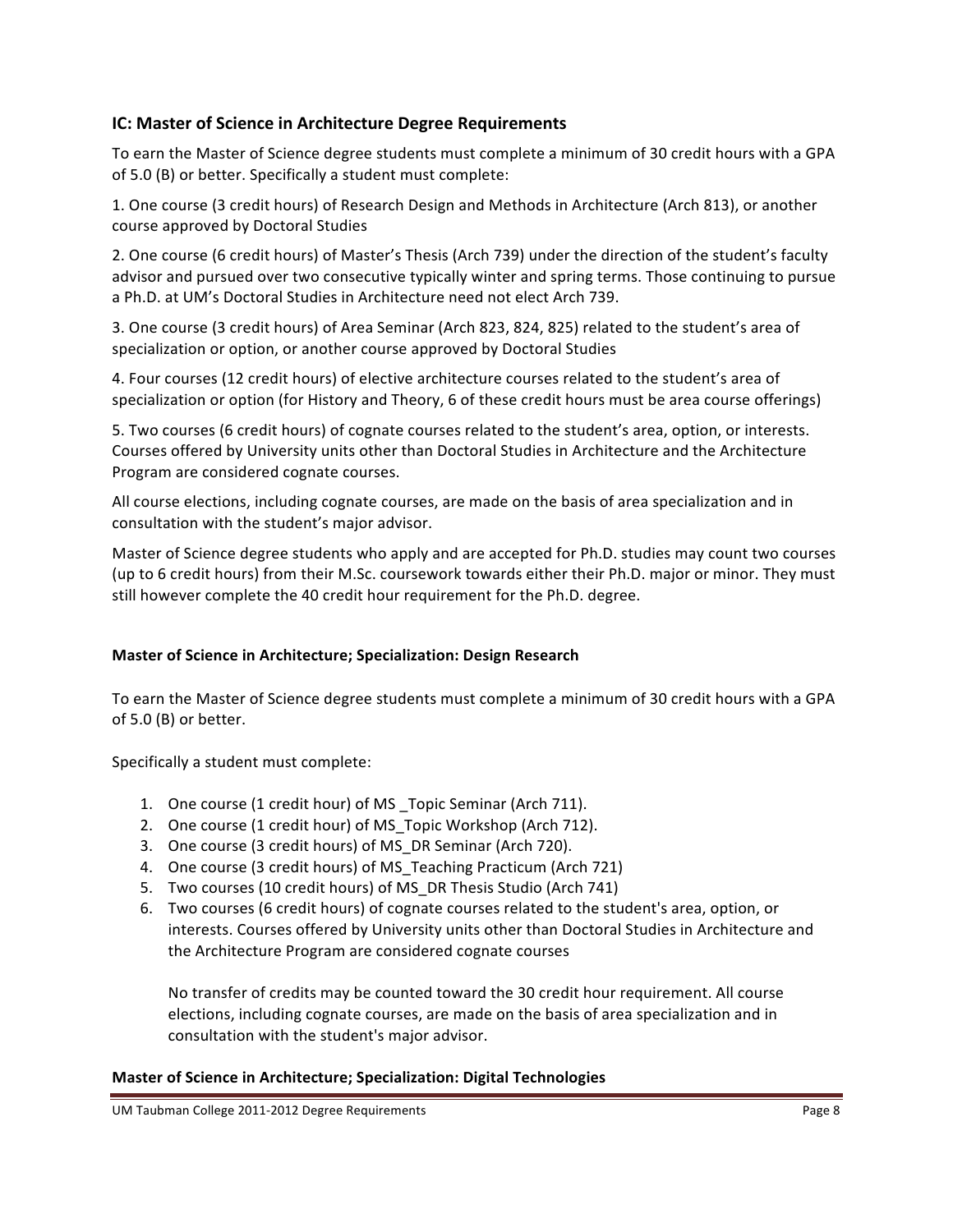To earn the Master of Science degree students must complete a minimum of 36 credit hours with a GPA of  $5.0$  (B) or better.

Specifically a student must complete:

- 1. One course (3 credit hours) of MS Colloquium (Arch 714).
- 2. Two courses (6 credit hours) of MS Independent Research (Arch 719)
- 3. Three courses (9 credit hours) of MS\_DT Workshop (Arch 717)
- 4. One course (3 credit hours) of Responsive Surface (Arch 505) or another elective course approved by the MS DT Coordinator.
- 5. One course (3 credits hours) of Generative Computing (Arch 591) or another elective course approved by the MS DT Coordinator.
- 6. Two courses (6 credit hours) of Digital Fabrication (Arch 571) or another elective course approved by the MS DT Coordinator.
- 7. Two courses (6 credit hours) of cognate courses related to the student's area, option, or interests. Courses offered by University units other than Doctoral Studies in Architecture and the Architecture Program are considered cognate courses.

No transfer of credits may be counted toward the 30 credit hour requirement. All course elections, including cognate courses, are made on the basis of area specialization and in consultation with the student's major advisor.

# **ID: Ph.D. in Architecture Degree Requirements**

Students who have been offered admission are required to complete a minimum of 40 credit hours of graded course work (including core courses and electives) prior to achieving candidacy. Specifically, students are required to take:

- 1. 13 credit hours of core courses (including 4 credit hours related to the Research Practicum)
- 2. 12 credit hours of letter graded courses in the major specialization area
- 3. 9 credit hours of letter graded courses in the minor specialization area
- 4. 6 credit hours of letter graded elective courses.

All students who anticipate working with quantitative or qualitative data manipulation are required to complete at least 3 credit hours of graded coursework in statistical analyses and/or advanced research methods (beyond the required core course).

Students must complete two consecutive terms of full-time graduate work in residence beginning in the fall term of their first year so that the core courses may be taken in the required sequence. Students who have been offered special admission will be required to complete additional course work. Rackham requires that graduate-level cognate courses of four credit hours be satisfactorily completed in a department/program other than the Architecture Program. These courses may be used to satisfy the major or minor requirement and must be approved by the student's major professor. These credit hours are not additional to the 40 required program hours. Upon satisfactorily completing all Ph.D. course work, a Ph.D. student is eligible to apply for and be awarded the Master of Science degree.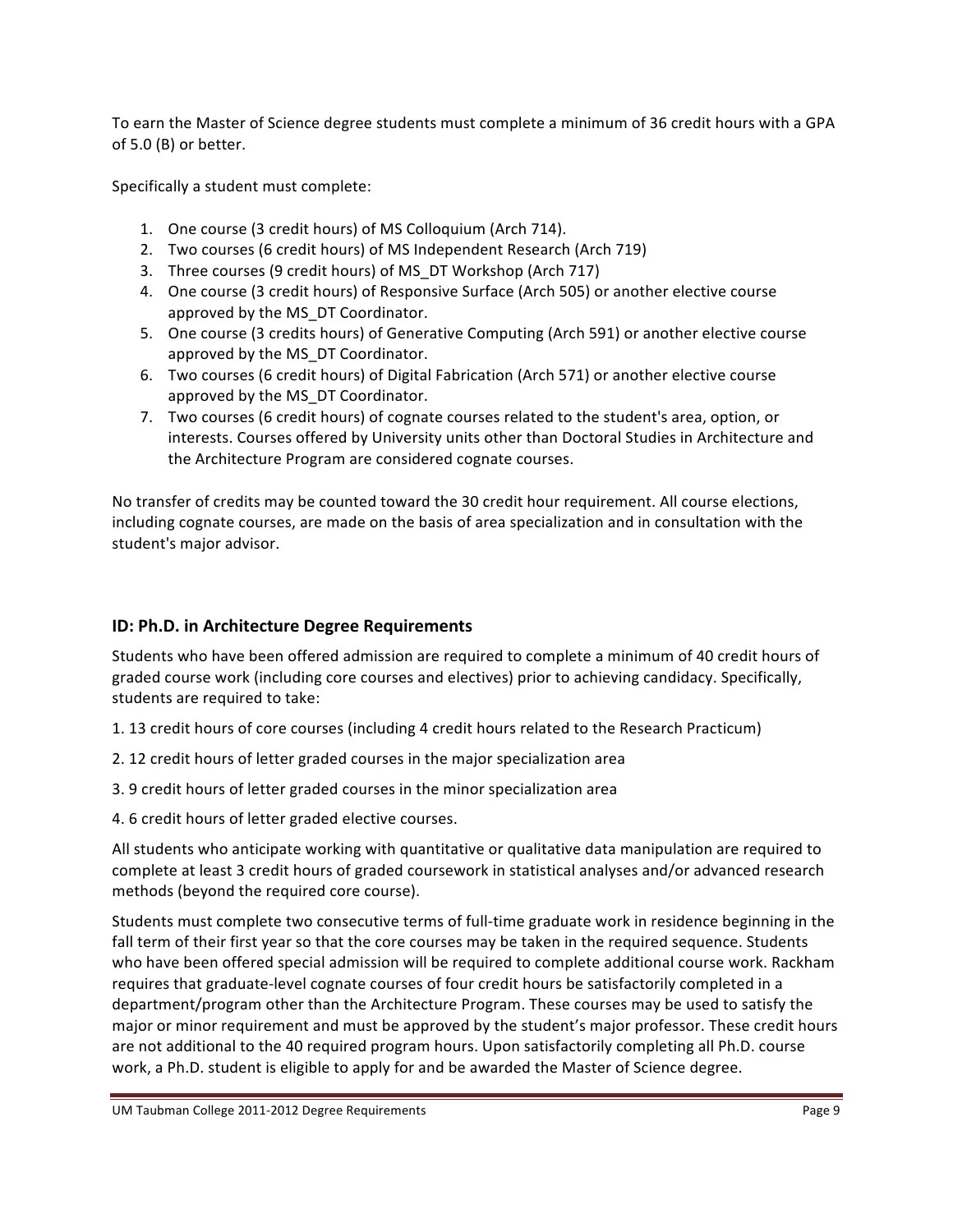#### **Ph.D. In Architecture Core Courses**

The core curriculum for the program consists of courses in the theoretical foundations of architecture, research methods, and seminars relating to the student's major and/or minor specialization areas. For detailed description of these courses see the Course Descriptions section.

#### Course Credit Hours

| Arch 812 Theory in Architectural Research<br>(Ph.D. student in the H/T specialization area can replace 812 with an alternative course designated by the H/T area) | З  |
|-------------------------------------------------------------------------------------------------------------------------------------------------------------------|----|
| Arch 813 Research Design and Methods in Architecture<br>Section 001-HT<br>Section 002-BT, DS<br>2.                                                                |    |
| Area Seminar (choose one of three options)<br>Arch 823: Architectural History and Theory<br>Arch 824: Design Studies<br>Arch 825: Building Technology             |    |
| Arch 839 Research Practicum                                                                                                                                       |    |
| ΤΟΤΑΙ                                                                                                                                                             | 13 |

With approval from Doctoral Studies a student may elect to take another 3 hour methods course in lieu of Arch 813.

## **IE: MASTER OF ARCHITECTURE DUAL DEGREES**

\*Sample#schedules#for#all#programs#available#at#taubmancollege.umich.edu/programs

#### **2>Year!M.!Arch/M.U.P!Degree!Requirements**

Students must register in the A. Alfred Taubman College of Architecture and Urban Planning and the Rackham Graduate School. Course elections should be identical in each unit for each semester. The dual M.Arch/M.U.P. degree requires the completion of a minimum of 84 credit hours. Specifically, a student must complete:

- 1. 36 credit hours of 500/600 level architecture courses, including four courses (24 credit hours) of architectural design (Arch 552, Arch 562, Arch 662, Arch 672)
- 2. Five courses (15 credit hours) of specific required architecture courses: (Arch 516—Architectural Representation, Arch 572—Architectural Theory and Criticism, Arch 583—Professional Practice, Arch 589—Site Planning, and Arch 660—Thesis Development Seminar)
- 3. One course (3 credit hours) in each of three subject areas—Architectural History, Environmental Technology, and Structures
- 4. 30 credit hours of graduate level urban planning courses, including all "core" course work unless waived by the instructor
- 5. Any additional cognate/elective courses needed to fulfill the 84 credit hour requirement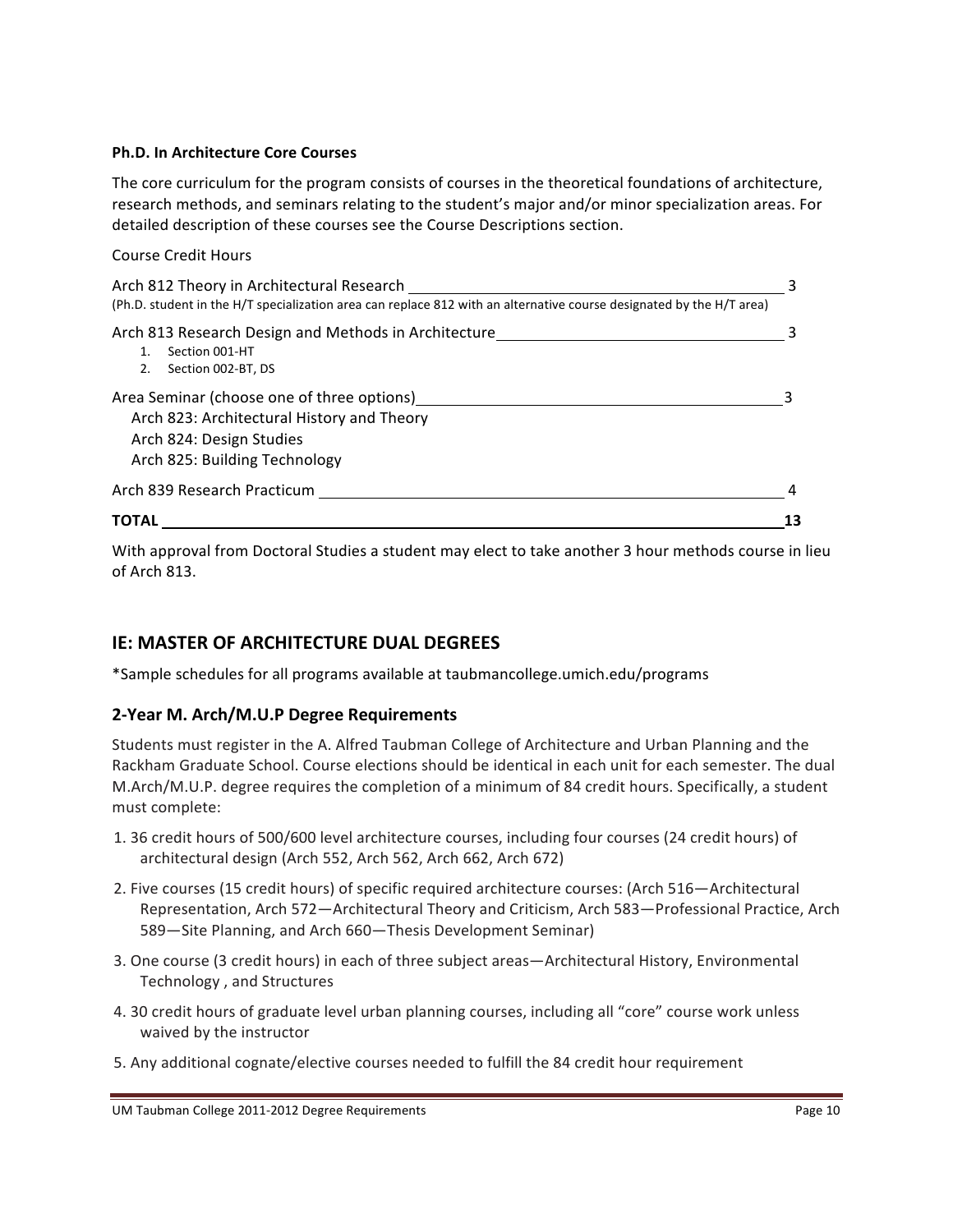In addition, students who lack college-level economics and statistics must complete acceptable courses in these two areas. One, but not both, may be counted toward the 30 credit hours of graduate-level urban planning courses, provided it has been taken for graduate credit. A cumulative GPA of "B" must be earned in each unit and not more than 24 credit hours may be double-counted toward the two degrees.

Each unit maintains a separate transcript and either degree may be awarded independently, provided the requirements for the single degree have been met. Because enrollment in the dual program involves two separate units, it becomes the responsibility of the student to follow the academic policies and procedures of each.

## **2>YearM.!Arch/M.U.D!Degree!Requirements**

The dual M.Arch/M.U.D. degree requires the completion of a minimum of 81 credit hours. Specifically, a student must complete:

- 1. 36 credits of 500/600 level architecture courses, including 4 courses (24 credit hours) of architectural design (Arch 552, Arch 562, Arch 662, and Arch 672)
- 2. 5 courses (15 credit hours) of specific required architecture courses (Arch 516, Arch 572, Arch 583, Arch 589, and Arch 660)
- 3. 1 course (3 credit hours) in each of three subject areas: Architectural HistoryEnvironmental Technology, and Structures
- 4. 39 credits of graduate level urban design courses

A cumulative GPA of "B" must be earned in each unit and not more than 24 credit hours may be doublecounted toward the two degrees.

## 2-Year M. Arch/M.B.A. Degree Requirements

Students in the Joint Degree M.Arch./M.B.A. Program must complete a minimum of 90 credit hours, including a minimum of:

#### 60 credit hours in Taubman College (cannot include transfer credit or work experience) including:

- 36 credit hours of 500/600 level architecture courses, including four courses (24 credit hours) of architectural design (Arch 552, Arch 562, Arch 662, Arch 672)
- Four courses (12 credit hours) of specific required architecture courses (Arch 516—Architectural Representation, Arch 572—Architectural Theory and Criticism, Arch 583—Professional Practice, and Arch 589 Site Planning)
- One course (3 credit hours) in each of three subject areas—Architectural History, Environment Technologyand Structures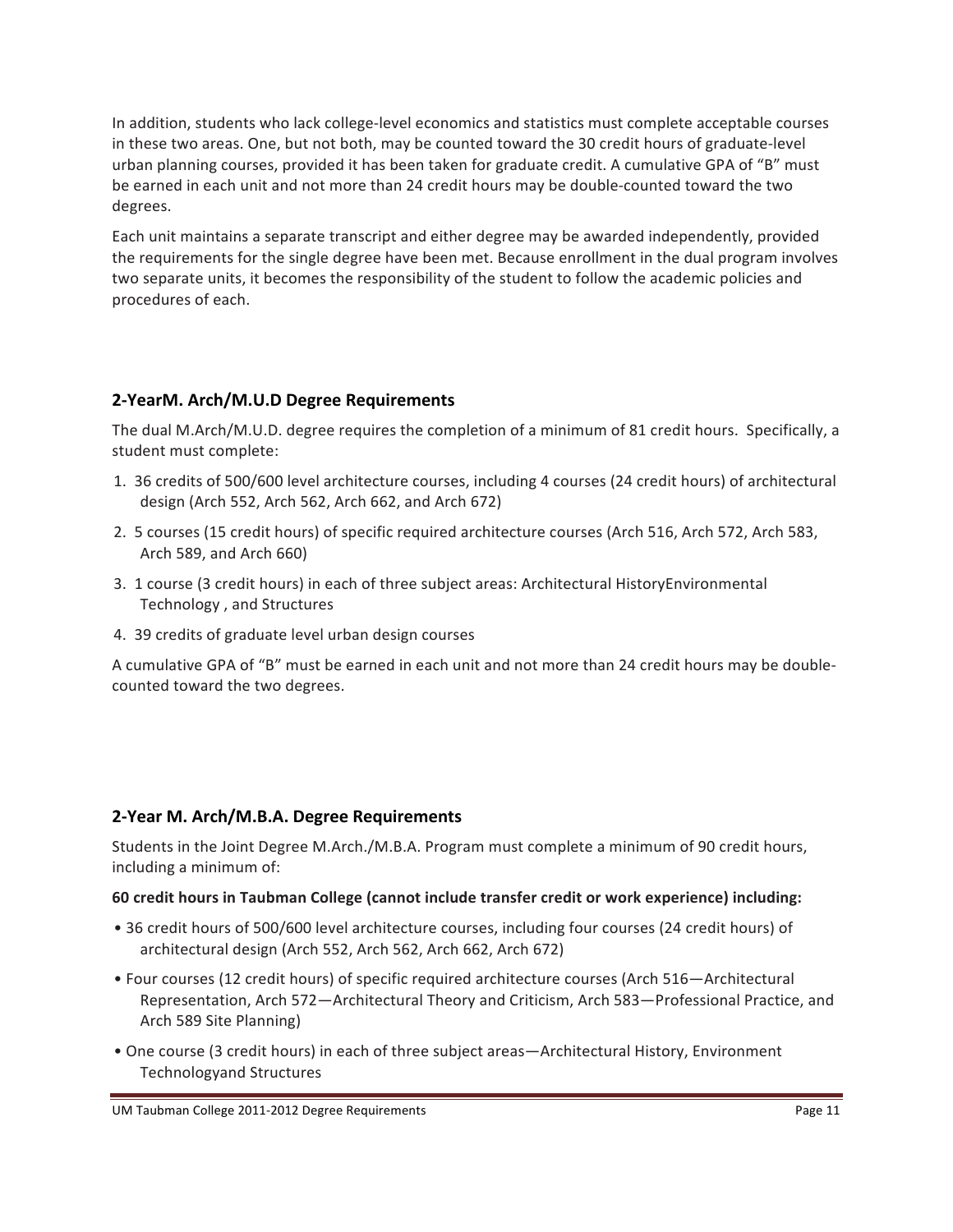• 15 credit hours of transferable electives from the Business School

### **60 credit hours in the Business School, including:**

- 30 credit hour M.B.A. core (no credit is awarded for Business Administration core courses successfully waived; credit must be earned with Business electives
- 15 elective credit hours in Business Administration
- 15 credit hours of transferable elections from Taubman College

## **2>Year!M.!Arch/M.Eng.!Degree!Requirements**

Students must dually register in the A. Alfred Taubman College of Architecture and Urban Planning and the college of Engineering. For any given term, courses being double-counted should be elected in each unit, while those pertaining only to the M.Arch. degree are elected in Architecture and Urban Planning and those pertaining only to the M.Eng. degree in Engineering. The dual M. Arch./ M.Eng. degree requires the completion of a minimum of 75 credit hours. Specifically, a student must complete:

- 1. 36 credit hours of 500/600 level architecture courses, including four courses (24 credit hours) of architectural design (Arch 552, Arch 562, Arch 662, Arch 672);
- 2. Five courses (15 credit hours) of specific required architecture courses: (Arch 516—Architectural Representation, Arch 572—Architectural Theory and Criticism, Arch 583—Professional Practice, Arch 589-Site Planning, and Arch 660-Thesis Development Seminar)
- 2. One course (3 credit hours) in each of three subject areas—Architectural History, Environmental Technology, and Structures
- 3. 9 credit hours of construction engineering "core" courses (CEE 531, CEE 532, CEE 536)
- 4. 6 credit hours of graduate-level construction engineering courses
- 5. 3 credit hours of a construction practice seminar (CEE 530)
- 6. Any additional cognate/elective courses needed to fulfill the 75 credit hours and general requirements of each degree

In addition to the requirements outlined above, students must also complete—by the end of their first year of graduate study—the following courses or approved equivalents: CEE 351 Civil Engineering Materials, CEE 431 Construction Contracting, CEE 432 Construction Engineering, and CEE 445 Engineering Properties of Soils. In order to minimize scheduling problems, students are strongly encouraged to complete these courses prior to entering the dual program. Note that these four courses, as well as other 300 and 400 level courses, will not be recognized for graduate credit within the 30 credit hours required for the M.Eng. degree.

A cumulative GPA of "B" must be earned in each unit and no more than 15 credit hours may be doublecounted toward the two degrees. Each unit maintains a separate transcript and either degree may be awarded independently, provided the requirements for the single degree have been met. Because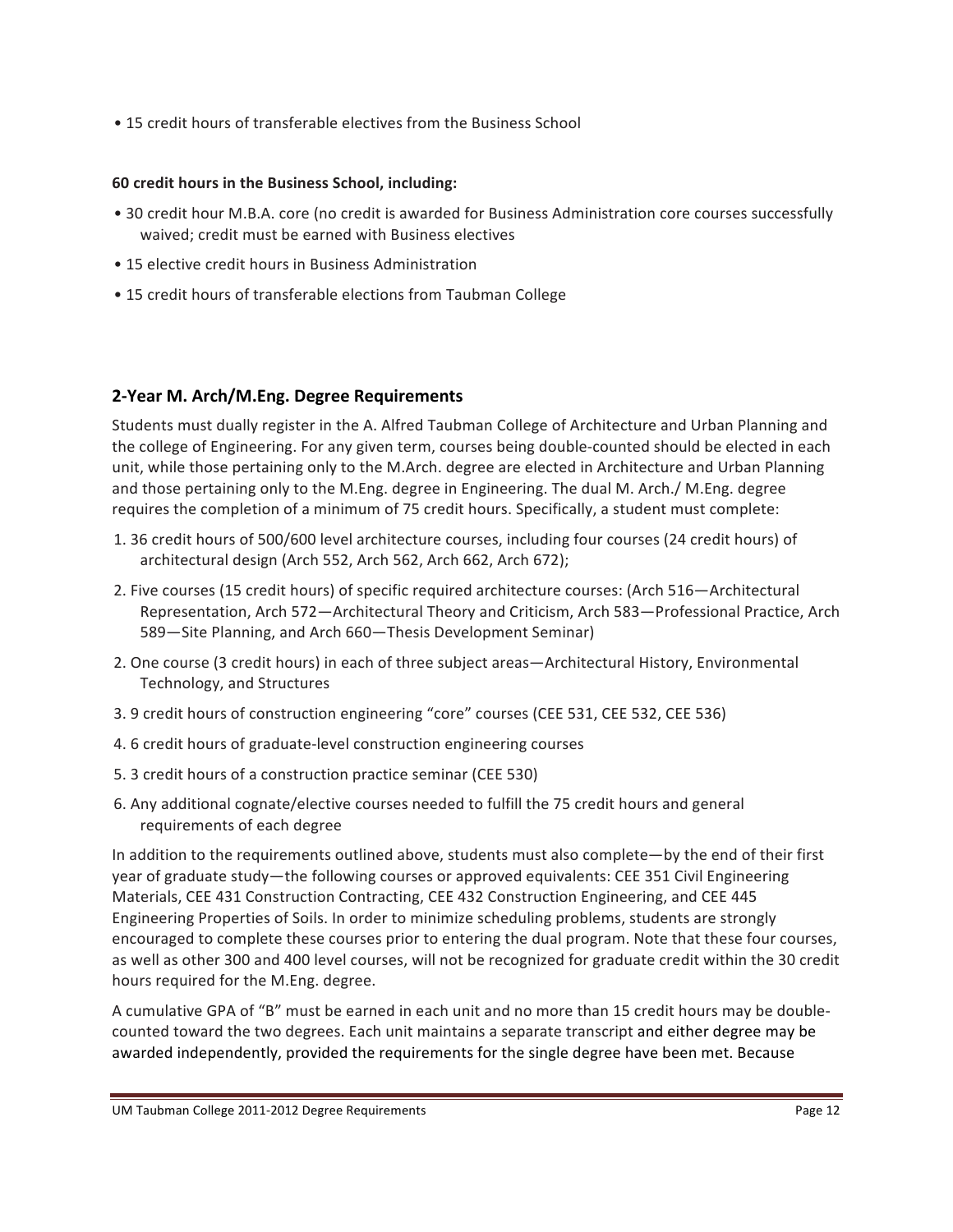enrollment in the dual program involves two separate units, it becomes the responsibility of the student to follow the academic policies and procedures of each.

## **M. Arch/M.S. Degree Requirements**

The dual M.Arch./M.S. degree requires the completion of a minimum of 90 credit hours (M.Arch. 2-Year) or 135 credit hours (M.Arch. 3-Year). It is possible to double-count up to 15 credit hours, resulting in a minimum of 75 credit hours (M.Arch. 2-Year) or 120 credit hours (M.Arch. 3-Year).

Specifically, a student must complete:

## **M.Arch./M.S.!2>Year:**

1. 36 credits hours of 500/600 level architecture courses, including four courses (24 credit hours) of Architectural Design (Arch 552, Arch 562, Arch 662, Arch 672)

2. 5 courses (15 credit hours) of specific required architecture courses: Arch 516—Architectural Representation, Arch 572—Architectural Theory and Criticism, Arch 583—Professional Practice, Arch 589—Site Planning, and Arch 660—Thesis Development Seminar

3. 1 course (3 credit hours) in each of three subject areas: Architectural History, Environmental Technology, and Structures

4. 12 credit hours of required M.S. core courses

5. 30 credit hours of electives or cognates in the student's area of specialization (at least 6 credit hours must be cognates)

## **M.Arch./M.S. 3-Year:**

1. 43 credit hours total of: 3 Architectural Design courses (Arch 402, Arch 412, and Arch 422), 1 course in Design Fundamentals (Arch 416), 1 course in History of Architecture (Arch 413), 2 courses in Construction (Arch 417, Arch 527), 2 courses in Structures (Arch 314, Arch 324), and 2 courses in Sustainable Systems(Arch 315, Arch 425)

2. Four courses (24 credit hours) of architectural design (Arch 552, Arch 562, Arch 662, Arch 672)

3. 5 courses (15 credit hours) of specific required architecture courses: Arch 516—Architectural Representation, Arch 572—Architectural Theory and Criticism, Arch 583—Professional Practice, Arch 589—Site Planning, and Arch 660—Thesis Development Seminar

4. 2 courses (6 credit hours) selected from 500/600-level History/Theory courses and 1 course (3 credits each) selected from 500/600 level courses in each of four subject areas: Environmental Technology, Structures, and Design Fundamentals

5. 12 credit hours of required M.S. core courses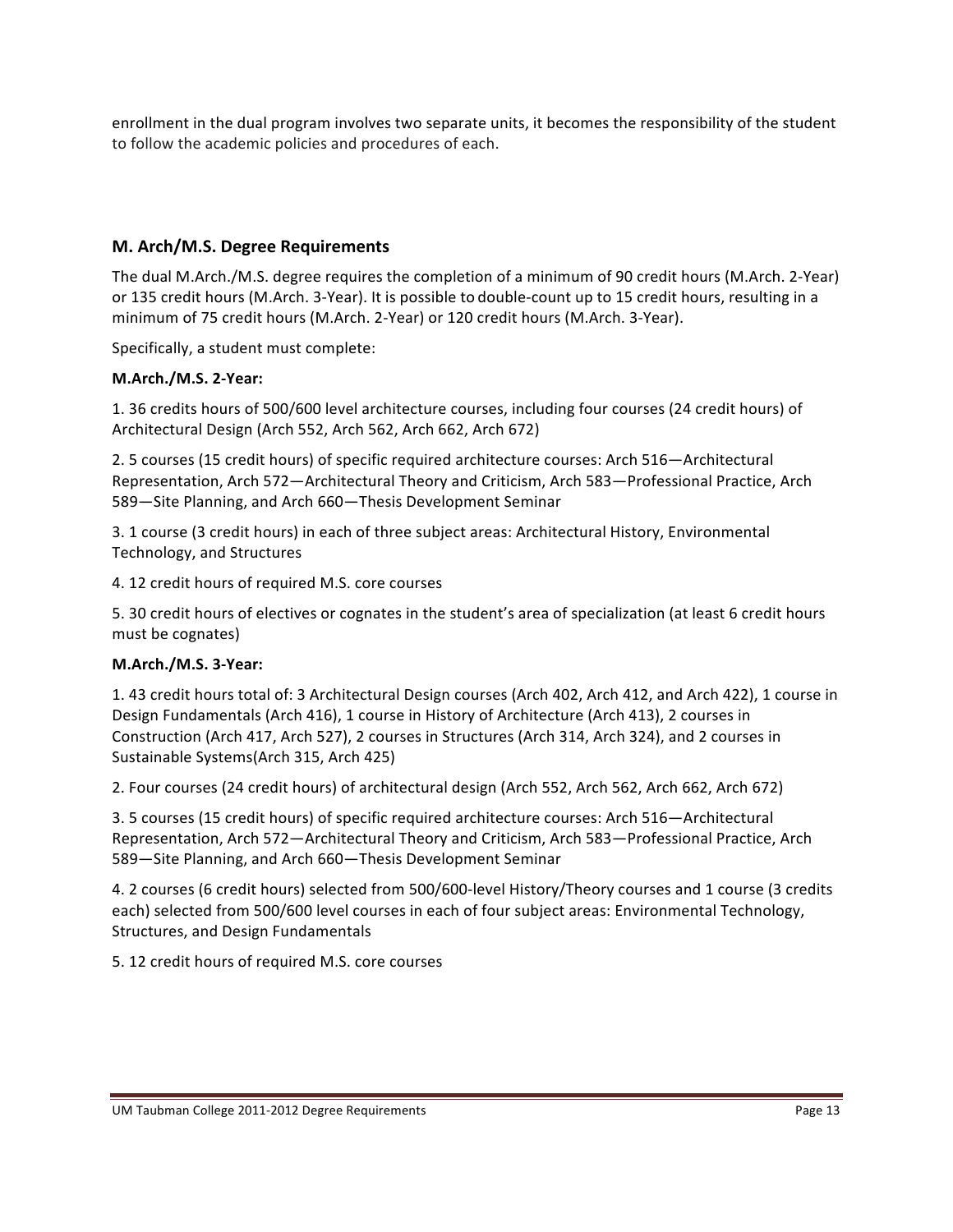# **SECTION II: URBAN DESIGN DEGREES**

## **General information: Check your degree status online**

Wolverine Access is the best place to monitor your degree status. To access, visit wolverineaccess.umich.edu and login following this path:

- Student business
- Degree progress
	- My academic requirements

Please Note: This is only a guide and not an official audit. Please see Student Services for an **official audit of your records.** 

# **IA: MASTER OF URBAN DESIGN (MUD)**

## **Master of Urban Design Degree Requirements**

The M.U.D. Program requires 39 academic credits. The program is 10 months in length consisting of a summer half term (July–August), fall full term (September–December), and winter full term (January– April), or a total of two-and-one-half terms. Students may satisfy the program's elective with international study by adding the spring half term (May–June) following the winter term, bringing the program's length to 12 months. Students must complete 3 Urban Design Studios (712,722, and 732), 5 required Urban Design course (713,719,723,729, and 739) and one selective course (3 credits) and one elective course (3 credits).

\*Sample schedules for all programs available at taubmancollege.umich.edu/programs

## **Master of Urban Design Core Courses**

| $6\overline{6}$                         |
|-----------------------------------------|
| $6\overline{6}$                         |
| $\begin{array}{c c} \hline \end{array}$ |
| $\overline{\phantom{a}}$ 3              |
| $\sim$ 3                                |
| $\overline{\phantom{a}}$                |
|                                         |
|                                         |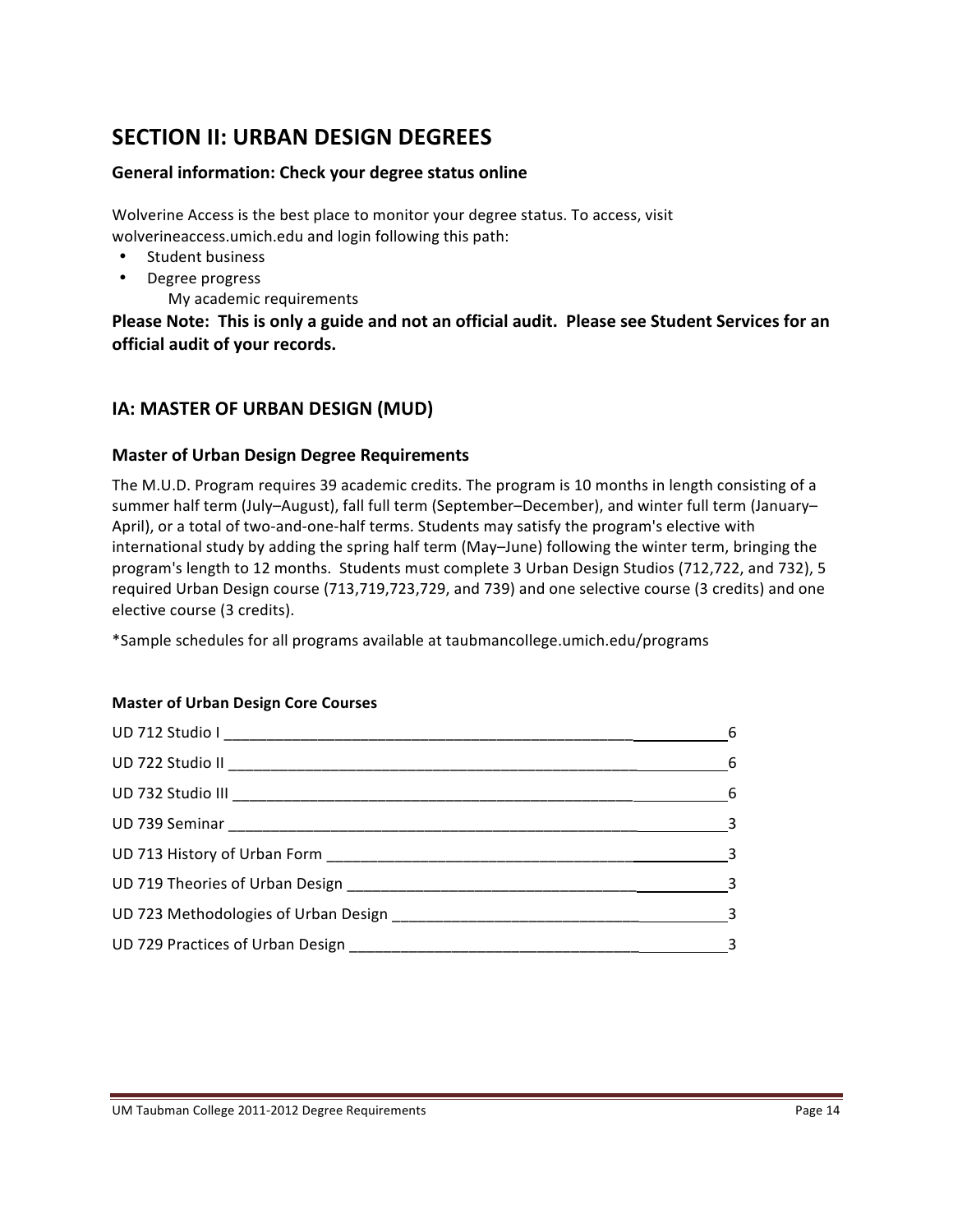# **SECTION III: URBAN PLANNING DEGREES**

# **IIIA: MASTER OF URBAN PLANNING (MUP)**

### **Master of Urban Planning Degree Requirements**

In order to obtain the Master of Urban Planning degree, a student must fulfill the following requirements:

1. The student must complete a minimum of 48 approved credit hours, of which:

a) a minimum of 30 hours must be in graduate-level urban planning courses; and

b) no more than eight hours may be counted from among individual study-type courses (i.e., UP 680, 685, 733, or 734).

2. The student must complete all "core" courses, unless waived by the faculty member who teaches a specific core course.

3. Each student must complete a course in economics (UP 510) and a course in statistics (UP 503) if these were not taken as an undergraduate.

4. Each student must complete a minimum of four hours of courses outside the program (cognate requirement).

5. Each student completes a concentration that normally includes at least three courses.

Each student must earn an overall grade point average of "B" (5.0 on the 9.0 Rackham scale) or better while enrolled in the program.

Incoming students are assigned a faculty advisor with whom programs of study, course alternatives, concentration choices, and career objectives are explored. The counseling procedure within the program varies according to the individual student's needs and his or her evolution through the four terms of study.

All students develop a written study plan using the "Degree Requirements Checklist." This study plan should be reconsidered and revised by the student with the approval of the advisor each term. The checklist will be maintained in the student's file and serve as the official record of a student's progress toward degree requirements. Keeping the form up to date helps to ensure that degree requirements are met in a timely fashion. Students complete a concentration declaration form during their second full semester in the program; the concentration advisor should approve a student's concentration plan on the Degree Requirements Checklist before the end of the third semester.

\*Sample#schedules#for#all#programs#available#at#taubmancollege.umich.edu/programs

#### **M.U.P. Core Courses**

Generally, students take the majority of their courses during the first year from among the offerings of the Urban and Regional Planning Program. A series of "core" courses serve to give the student a broad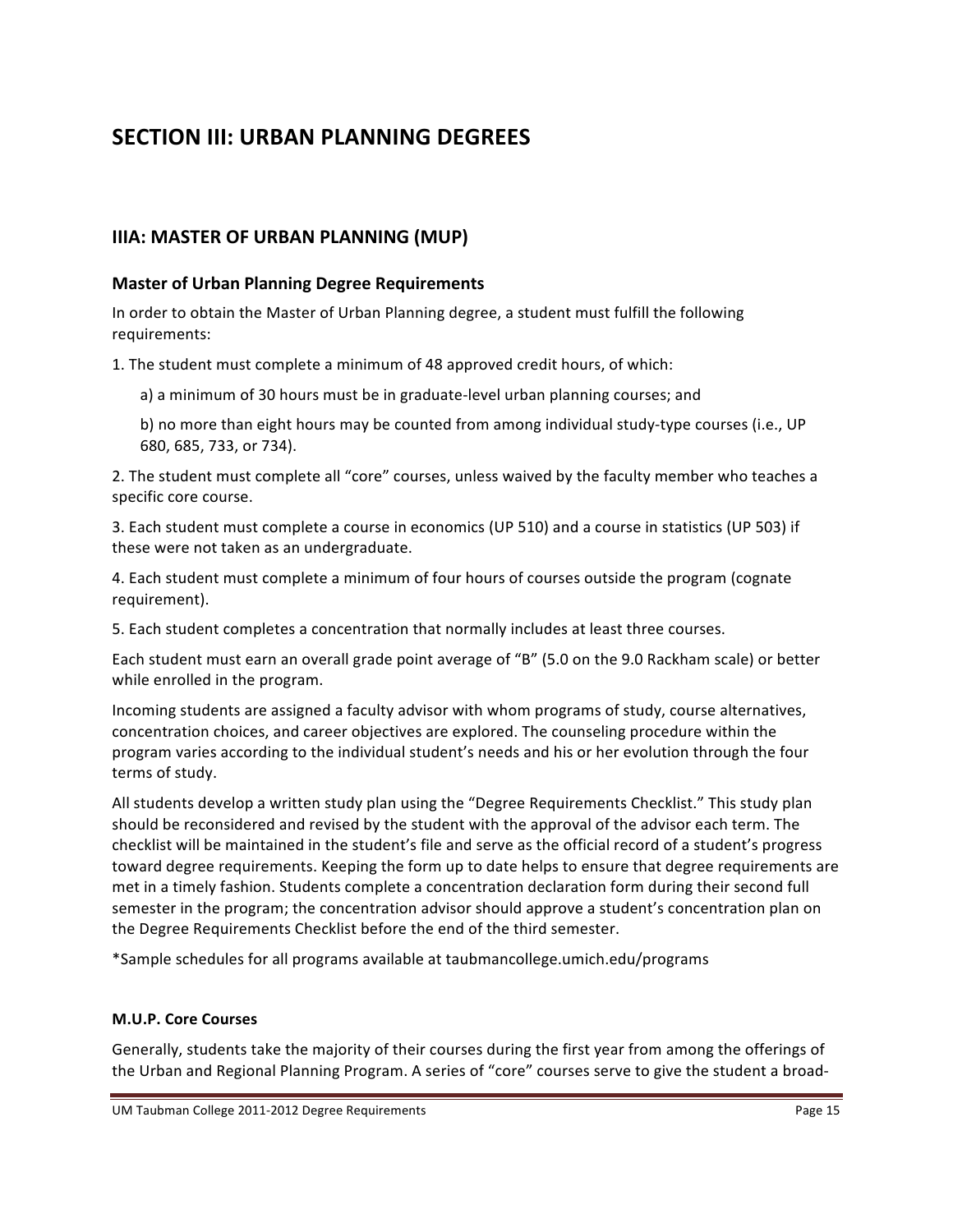based knowledge of planning. These classes deal with urban planning analysis, history and theory, professional practice, and the social, economic, political, legal, and physical aspects of urban planning. If a student already possesses an acceptable level of competence in an area covered by a core course, an elective may be substituted. The determination as to whether or not a student possesses an acceptable level of competence will be made by the respective instructor in a core course in consultation with the student, his or her advisor, and the chair. All changes must be noted on the "Degree Requirements Checklist." The "core" courses required of master of urban planning students are as follows:

| <b>Course Number/Title</b>                       | <b>Credit Hours</b>        |
|--------------------------------------------------|----------------------------|
| UP 503 Introduction to Statistics*               |                            |
|                                                  |                            |
|                                                  |                            |
|                                                  |                            |
| UP 510 Public Economics for Urban Planning**     |                            |
|                                                  |                            |
|                                                  |                            |
|                                                  | $\overline{\phantom{a}}$ 3 |
|                                                  |                            |
|                                                  | -6                         |
| or UP 631 Land Use and Physical Planning Studio  |                            |
| or UP 733/4 Planning Thesis/Professional Project |                            |

\* Or a statistics course taken prior to program entry.

\*\* Or a microeconomics course taken prior to program entry.

\*Sample schedules for all programs available at <tcaup.umich.edu/programs>

# **IIIB: MASTER OF URBAN PLANNING FORMALLY STRUCTURED DUA L DEGREES**

\*Sample schedules for all programs available at http://taubmancollege.umich.edu/programs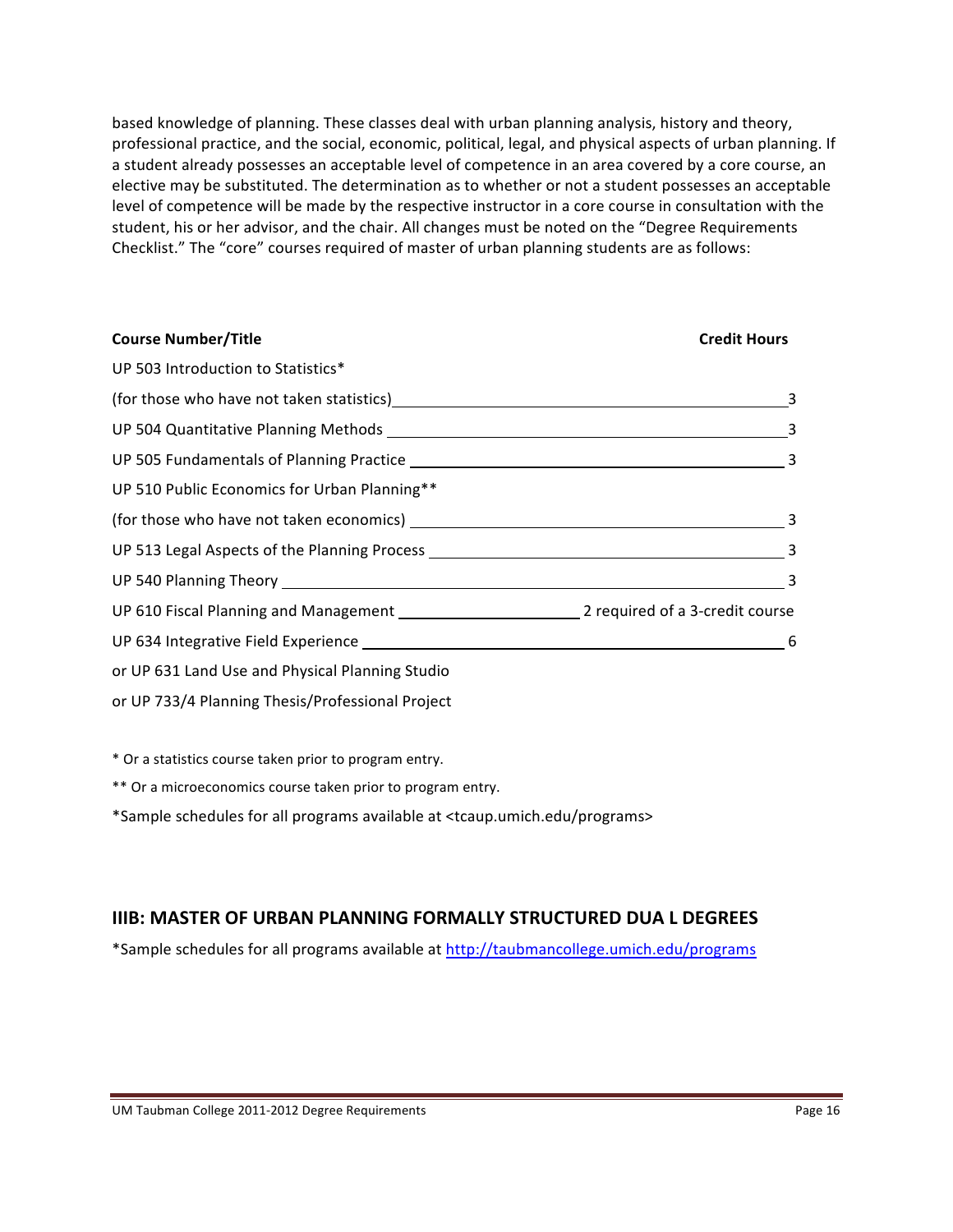### **M.U.P./M.Arch. Degree Requirements**

Students must register in the A. Alfred Taubman College of Architecture and Urban Planning and the Horace H. Rackham School of Graduate Studies. Because of the way the Architecture Program calculates grade point averages, a student must register for double-counted courses in both units in the semesters when these courses are taken.

A student may register for all courses in both units so that course elections are identical in both units. The dual M.Arch./M.U.P. degree requires the completion of a minimum of 84 credit hours. Specifically, a student must complete:

1. 36 credit hours of 500/600 level architecture courses, including four courses(24 credit hours) of architectural design (Arch 552, Arch 562, Arch 672, Arch 662).

2. Five courses (15 credit hours) of specific required architecture courses (Arch 516 Architectural Representation, Arch 572 Architectural Theory and Criticism, Arch 583 Professional Practice, Arch 589 Site Planning, and Arch 660 Thesis Development Seminar).

3. One course (3 credit hours) in each of three subject areas-Architectural History, Environmental Technology, and Structures.

4. 30 credit hours of graduate level urban planning courses, including all "core" course work unless waived by the instructor.

Any additional cognate/elective courses needed to fulfill the 84 credit hour requirement. In addition, students who lack college-level economics or statistics must complete acceptable courses in these two areas. These may be counted toward the 30 credit hours of graduate-level urban planning courses, provided they are taken for graduate credit in urban planning.

A cumulative GPA of "B" must be earned in each unit and 24 credit hours may be double-counted toward the two degrees. Each unit maintains a separate transcript, and either degree may be awarded independently, provided the requirements for the single degree have been met. Because enrollment in the dual program involves two separate units, it becomes the responsibility of the student to follow the academic policies and procedures of each.

## **M.U.P./M.B.A.!Degree!Requirements**

The dual degree is an 84-credit-hour program that can be completed in three years. This combines the two-year, 48-credit-hour Master of Urban Planning with the two year, 60-credit-hour Master of Business Administration. Each student must take at least 45 credits of Business School courses and at least 30 credits of Urban and Regional Planning courses with an additional 9 credits registered in either program. Students must meet the requirements of both programs. Total credit hours needed 30 and 45 and 9 = 84. Both schools must agree to admission of a student to the dual degree.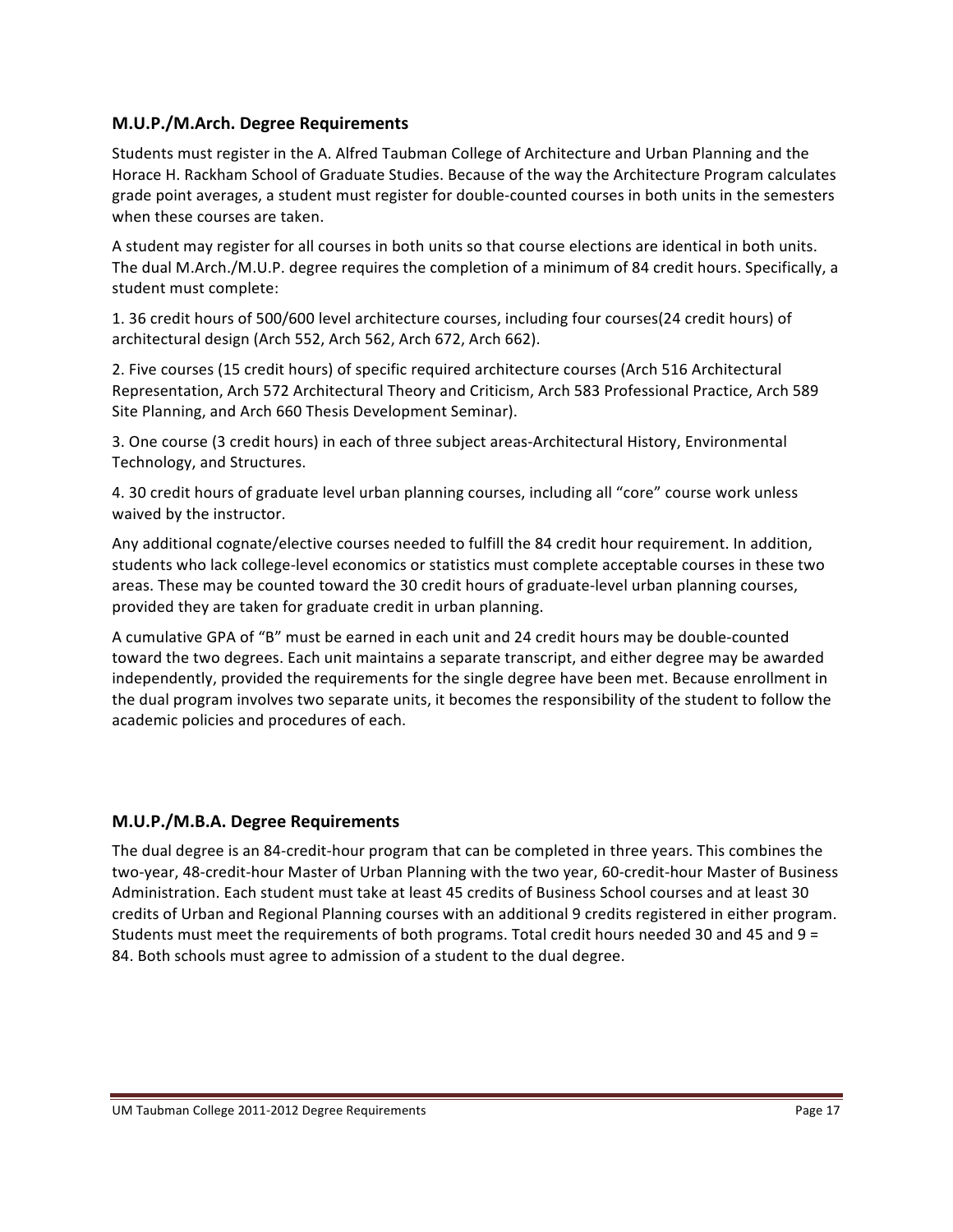## **M.U.P./J.D.!Degree!Requirements**

#### **Basic Requirements for the M.U.P.**

• The M.U.P. degree requires a minimum of 48 credit hours, including core courses. At least 30 credit hours must come from urban and regional planning courses.

• Fifteen (15) credit hours may be satisfied by appropriate courses taken in the Law School.

#### **Basic Requirements for the J.D.**

• Students entering the Law School must complete the required first-year law curriculum.

• Students admitted to the Law School must earn a minimum of 82 credits toward the J.D., at least 70 of which must be earned in Law School courses.

• Law students are required to complete a course in professional responsibility, translational law, and an upper-class writing requirement.

• Twelve (12) credit hours may be taken from the satisfaction of requirements for the M.U.P. Instructions for requesting Law School credit for non-law courses are posted on the CTools site for dual degree students.

#### **Additional!Requirements**

Applicants must gain separate and independent admission to both schools. Applicants should contact the Law School Admissions and Taubman College of Architecture and Urban Planning offices for application and admission information. The applicant's LSAT score may be used in place of the GRE.\*

Students must satisfy the degree requirements of each school and should consult with advisors in each school for the precise graduation requirements for each degree and for information about course offerings. Students should not expect any Law School courses beyond first-year courses to be offered in the summer term. Students will not receive credit toward the J.D. for non-law coursework taken prior to matriculation at the Law School. Students should consult with the advisor at the companion school concerning credit toward the M.U.P. for Law coursework. During the third and fourth years of the program, students are permitted to elect courses in both schools. Students generally are not restricted in their selection in each school beyond the first year in Law School and the core curriculum in the Urban and Regional Planning Program. Tuition will be assessed at either the Law School or the Graduate School rate, whichever is higher, when courses toward both degrees are taken in one term.

At the beginning of their final year of study in the combined program, students should consult with their Rackham academic advisor and the Law School Registrar regarding forms that need to be completed prior to graduation. Also at the same time, students should submit a Dual/Joint Degree Election Form at (http://www/rackham.umich.edu/downloads/oard/forms /dualjoint6010.pdf) for approval from both the Law School and Taubman College of Architecture and Urban Planning. The combined degree is not open to those who have already earned either the J.D. or the M.U.P. Students who are registered in the first or second year at the Law School or the first year of the Urban and Regional Planning Program may apply for admission to the dual degree program.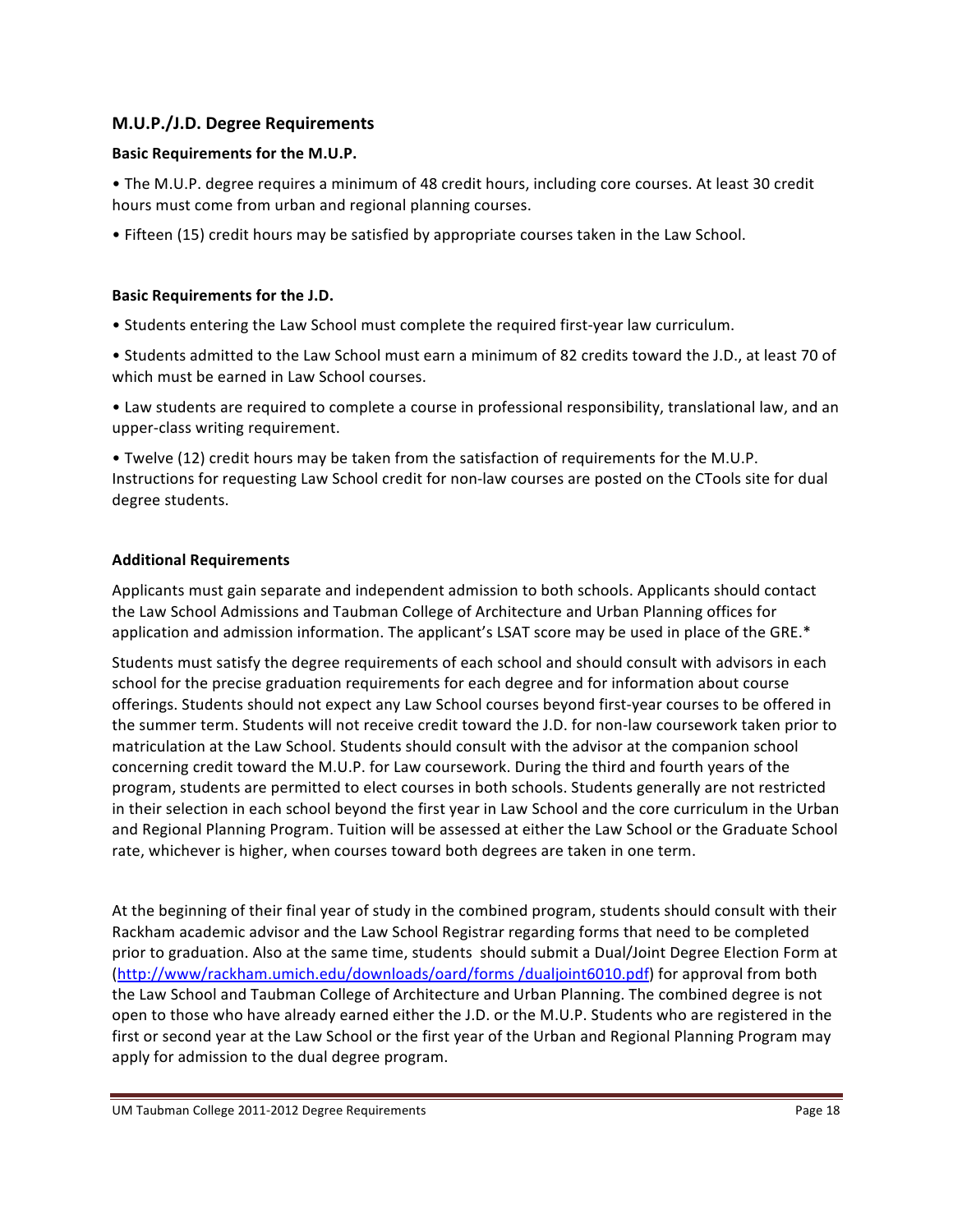## **M.U.P./M.S.!(SNRE)!Degree!Requirements**

#### **Degree Requirements**

The regular MS program in SNRE is a two-year 42 credit hour program, while the MUP program in URP is a two-year 48 credit hour program. The dual degree program is a 75-credit hour program designed for completion normally in 3 years (i.e., six full-time semesters of study, averaging 12.5 credit hours per semester).

For the dual degree, students take the required 42 credit hours in SNRE and 48 credit hours in URP with the S 15 credits double counted. This adheres to Rackham double counting requirements. In completing this coursework, students must accumulate a minimum of 30 UP credit hours and 25 NRE credit hours. Finally, students must complete all of the core required courses and the "concentration" (URP) or "field of study" (NRE) required courses for each of the two programs.

Core or concentration/field of study required courses may include courses that double count for the two programs, depending on the particulars of a given student's program of study, as long as the total credit hour requirements are met. In URP, dual degree students usually choose a concentration in land use and environmental planning, physical planning and design, or housing, community and economic development, although they are not limited to those concentrations. Similarly, dual degree students in SNRE have typically chosen the sustainable systems or environmental policy and planning fields of study, although they are not limited to those fields of study.

## **Coordinated!Requirements**

Both degree programs require an integrative, applied experience beyond traditional classroom instruction: In SNRE this is the opus requirement (typically a MS thesis or group Project) while in URP this is an integrative field experience. Allowing students to complete one, or the other, of these capstone requirements is a key part of the dual degree that makes its completion in three years feasible. The opus requirement for SNRE (NRE 700/701) may satisfy the integrative field experience requirement for URP (UP 634, 631, or 733/734), if the student has satisfied the first-year core program requirements for URP (UP 503, 504, 505, 510, 513, and 540) before undertaking the opus and if the opus project addresses a planning-related topic. Conversely, the integrative field experience requirement for URP may satisfy the opus requirement for SNRE if the student has satisfied the core program requirements for SNRE (NRE 509, 510, and 580) before undertaking the integrative field experience project and if the integrative field experience project addresses an environmentally related topic.

For the purposes of this dual degree program, the following pairs of courses are recognized as interchangeable, satisfying program requirements for both programs: UP 503 (Statistics – 3 CH) and NRE 538 (Natural Resource Statistics – 4 CH); UP 510 (Public Economics – 3 CH) and NRE 570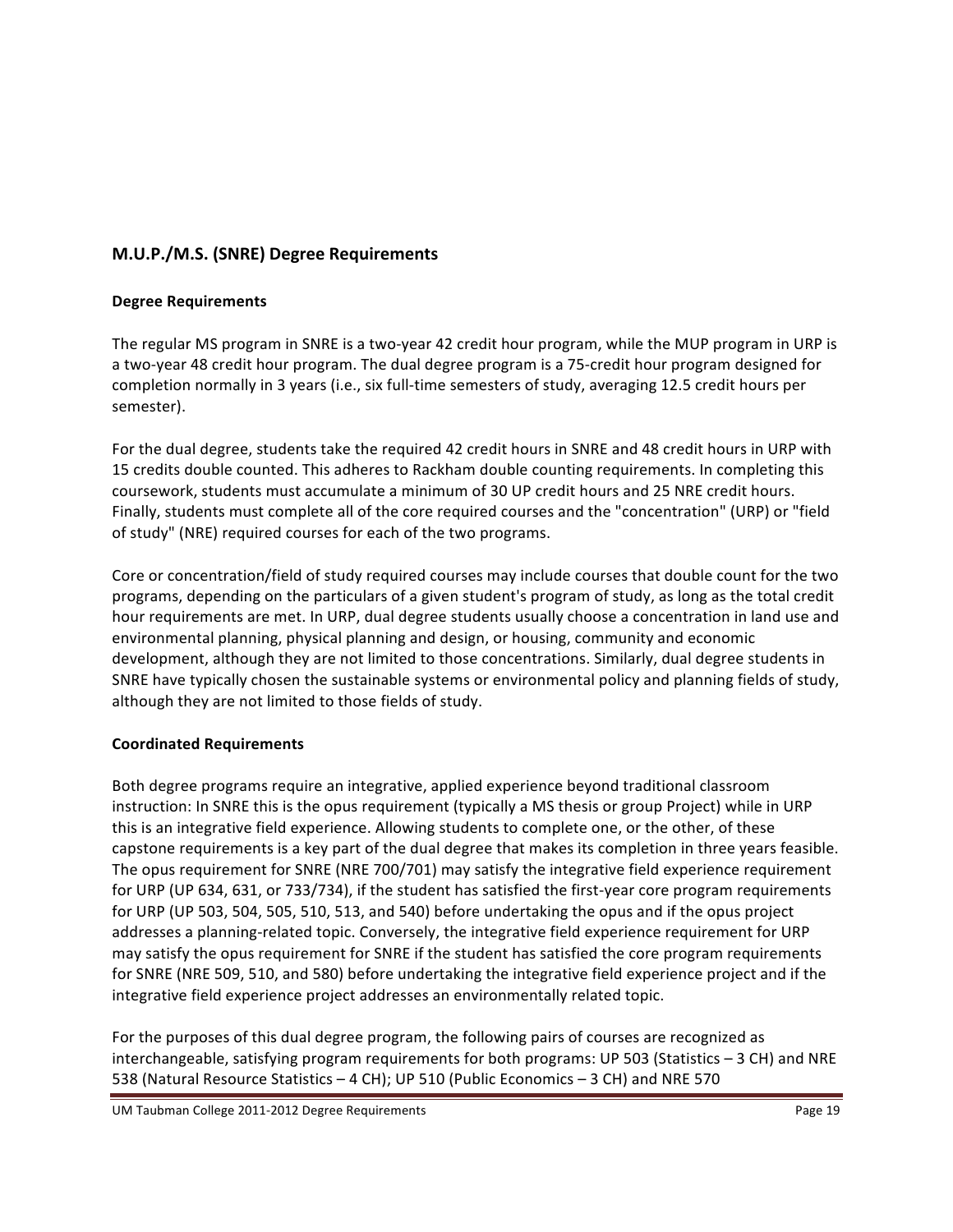(Microeconomics for Nat Res Applications – 3CH); and UP 406 (Introduction to GIS – 3 CH) and NRE 531 (Principles of GIS – 4 CH).

# **IIIC: MASTER OF URBAN PLANNING STUDENT INITIATED DUAL DEGREES**

## **M.U.P./M.S.W.!Degree!Requirements**

The M.U.P./M.S.W. is a 90-credit-hour program designed for completion in 2-1/2 to 3 years. Students take 60 credit hours in Social Work, 48 credit hours in Urban and Regional Planning; 18 of which may double-count toward both degrees. Students meet the specific requirements of each degree. In Social Work, students usually major in community organization and also concentrate in a substantive policy or service field. Human behavior and social environment courses emphasize community structure, organizational processes, and related areas. In Urban and Regional Planning, students usually choose to concentrate in housing, community, and economic development or international development. Students often take courses in non-profit and public management and take advantage of seminars and workshops offered through the University's Non-Profit and Public Management Center.

### **Coordinated!Requirements**

Field experience is an important part of the program, and the Social Work field placement is usually arranged in a setting that gives the student exposure to community development from the perspective of both social work and urban and regional planning. Dual degree students can complete the Urban and Regional Planning Program's capstone requirement through a professional project that builds on experience in a field placement or can participate in a community-based group planning project in partnership with a community-based organization in Detroit. Students may take either SW 661 or UP 610 to meet the budgeting and financial management requirement in Urban and Regional Planning.

## **M.U.P./M.L.A!Degree!Requirements**

The M.L.A./M.U.P. degree is a 70 credit hour program that can be completed in 3-1/2 to 4 years. The M.U.P. requires 48 credits (with 30 of these in urban planning courses); the M.L.A. requires 36 credits. Fourteen of these can be double counted. M.L.A. students take approximately 29 credits of prerequisites early in their program; these do not count toward the 36 credit total for the M.L.A. degree; that is the degree and its prerequisites ordinarily comprise about 65 credits. A student in the dual degree must meet the requirements of both programs.

In urban and regional planning, students often choose a concentration in physical planning and urban design, land use and environmental planning, or housing, community and economic development. In landscape architecture, students proceed through a structured sequence of studios and complementary support courses, while taking advantage of elective courses in the School of Natural Resources and Environment.

## **Coordinated!Requirements**

UM Taubman College 2011-2012 Degree Requirements **Page 20** and the College 20 and the Page 20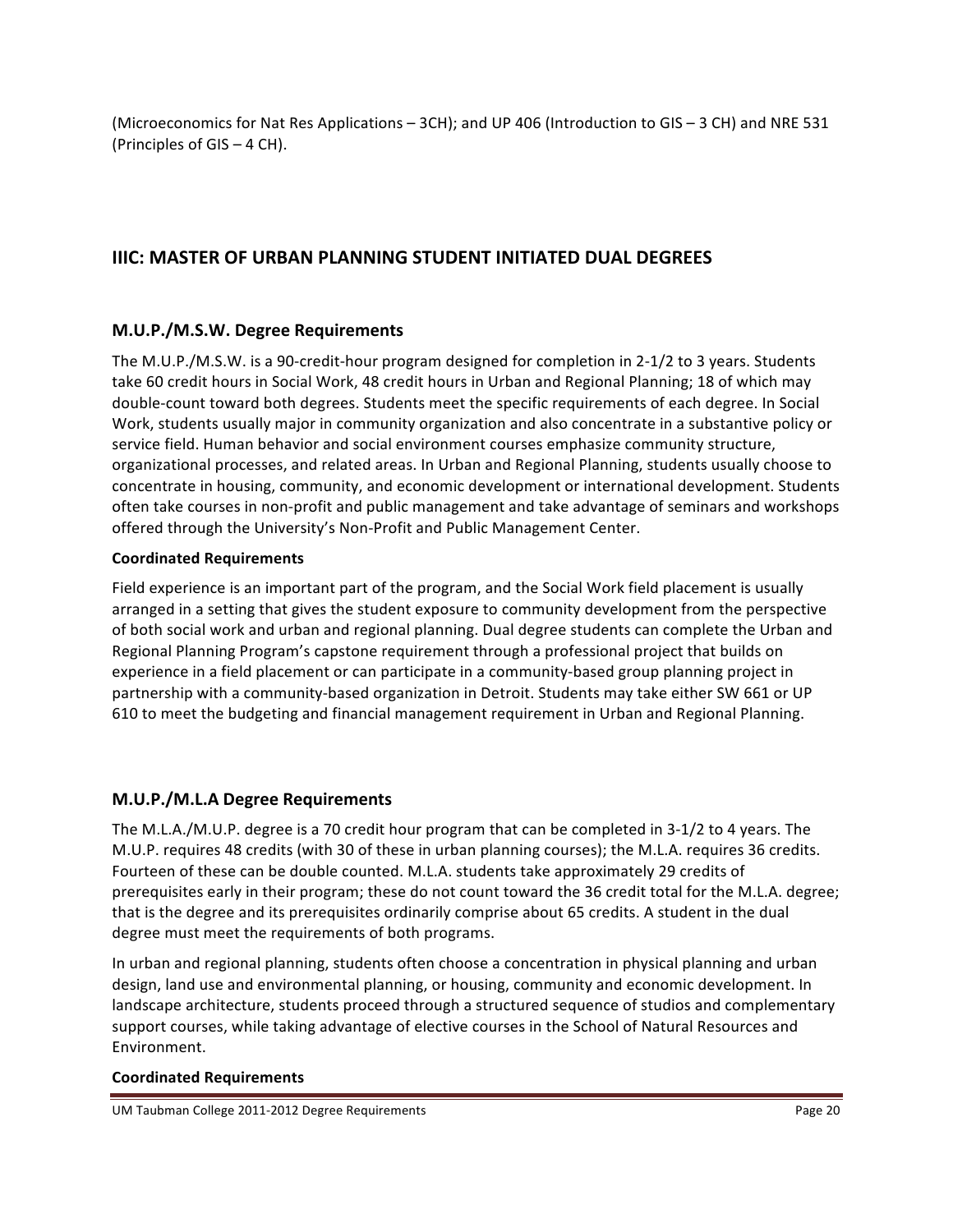Students may complete a six-credit master's project in either program to meet the project requirement in both. The required UP 504 Quantitative Methods for M.U.P. can fulfill the analytics course requirement for the M.L.A. An advanced M.L.A. student may be excused from taking UP 505 Fundamentals of Planning Practice; the faculty member will review the student's background to make this decision. Under some circumstances, UP 505 may fulfill the M.L.A. requirement for Arch 583 Professional Practice; students should consult advisors.

## **M.U.P./M.P.P.!Degree!Requirements**

The M.U.P./M.P.P. degree is an 80 credit hour program that can be completed within three years. The M.P.P. and the M.U.P. each require 48 credits; 16 credits may be double-counted, according to the Rackham guidelines, but students should check with the Ford School before assuming that a given course may be double-counted toward the M.P.P. Students meet the specific requirements of both degrees. In Urban and Regional Planning, students usually choose a concentration in transportation or housing, community and economic development. In Public Policy, a student's concentration is the area of the dual degree, Urban and Regional Planning. Students take required courses in statistics and math, economics, the political environment for policy, cost-benefit analysis, public management, ethics, and a policy exercise. Students normally enroll nearly full time in one school one year and nearly full time in the second school the second year. They usually combine courses from both schools in the third year.

## **Coordinated!Requirements**

The statistics, other methods courses, and economics in public policy meet the requirements for statistics and economics in urban and regional planning and at least part of the requirement for quantitative methods for urban planning. Public Policy students are often waived out of the municipal budgeting course in Urban and Regional Planning if they have taken a series of courses in public policy that cover similar material. A student who feels he or she has fulfilled a requirement in Urban and Regional Planning through other courses should consult with the faculty member for that course.

## **M.U.P./M.P.H.!Degree!Requirements**

The M.U.P./M.P.H. is a 90 credit hour program for students without relevant health education experience or advanced degrees. Students take 60 credits for the M.P.H. and 48 credits for the M.U.P. Eighteen of these credits may be counted in both programs. Students with substantial prior relevant postgraduate work or with substantial relevant experience may complete the dual degree with 80 credit hours, with 48 credits for the M.P.H., 48 credits for the M.U.P, and 16 credits counted in both programs. Students take at least 30 credits in the Urban and Regional Planning Program, at least 30 in Health Behavior and Health Education, and at least 10 credits in specific other courses in Public Health outside HBHE. Students normally complete the dual degree in three years of full-time study.

#### **Coordinated!Requirements**

Courses taken to meet the requirement in behavioral research and evaluation methods in public health may meet part or all of the requirement for UP 504 Quantitative Planning Methods. UP 504 meets the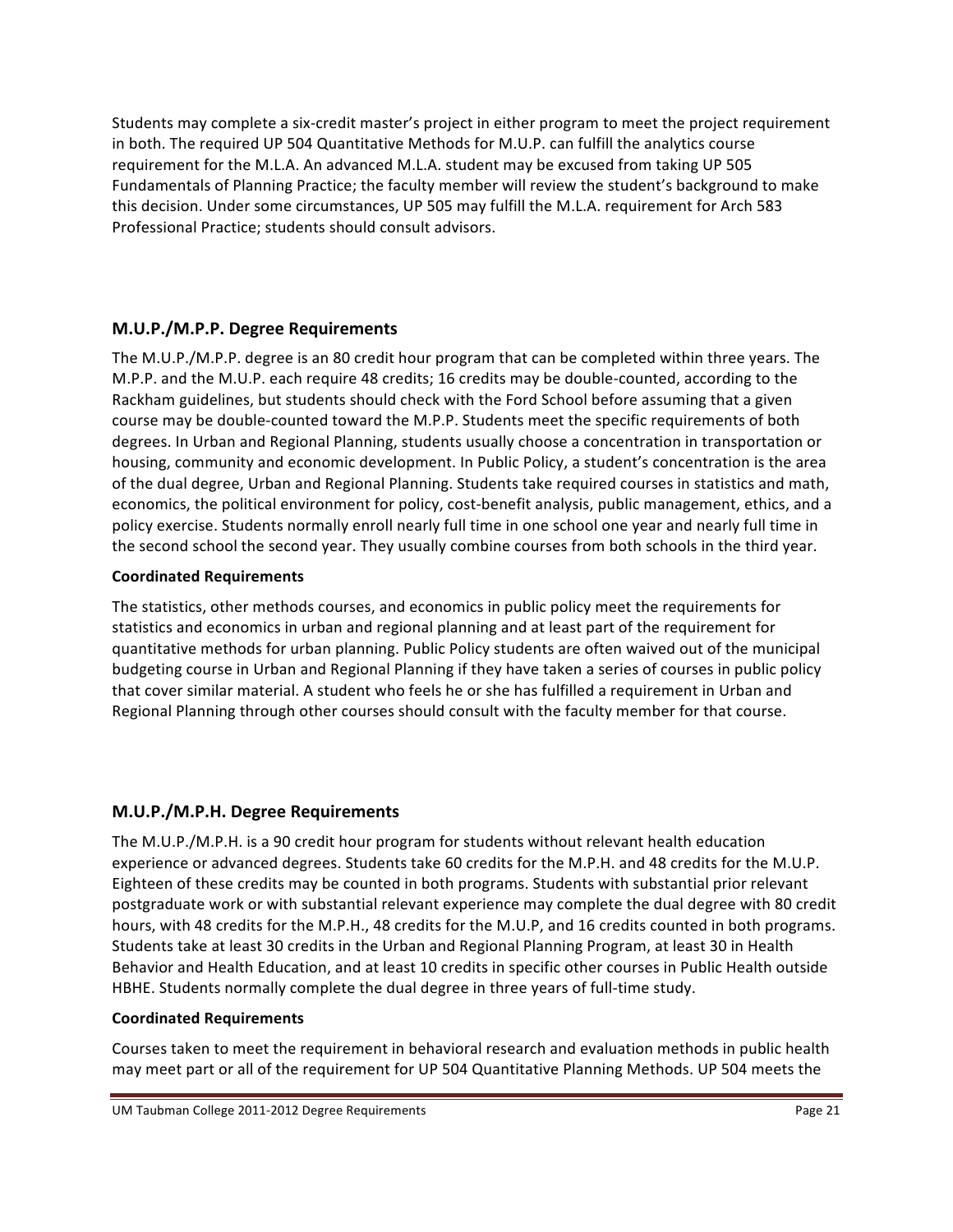requirement of Biostatistics 503 for students doing the dual degree. Field experience is required for the M.P.H. and strongly encouraged for the M.U.P.

## **M.U.P./M.U.D.!Degree!Requirements**

The M.U.P./M.U.D. is a 73 credit hour program that can be completed in two and one half to three years. Students take 48 credits in urban and regional planning and 39 credits in urban design with 14 of these credits counted in both programs. In urban and regional planning students usually choose a concentration in physical planning and urban design or in land use and environmental planning. Students meet the specific requirements of both degrees. Because the M.U.D. is a second professional degree, dual degree candidates for M.U.D./M.U.P. must plan to receive the M.U.P. first or to receive the degrees concurrently.

#### **Coordinated!Requirements**

UP 631 Land Use and Physical Planning Studio meets the capstone requirement for the M.U.P. and can fulfill one studio course requirement for the M.U.D. if so determined by the M.U.D. program director and faculty.

# **IIID: Graduate Certificate in Real Estate Development**

The Graduate Certificate in Real Estate Development is an interdisciplinary field. Therefore, courses for the certificate come from the University of Michigan's Business, Law, Urban and Regional Planning, Natural Resources and Environment, Landscape Architecture, Architecture, Urban Design, and Engineering Schools. Students are eligible to apply either as (1) a University of Michigan graduate student or (2) as a real estate professional on a stand-alone, certificate-only, basis. Applicants have to be a graduate of an accredited four-year college or university. We welcome applications from real estate professionals in the Detroit metropolitan area who are not currently enrolled at UM. Most of our UM graduate students are enrolled in urban planning, business, law, urban design, architecture, public policy, natural resources, and social work.

Certificate students must complete a total of 17 credits hours. Enrollment will be limited to 60 students in the program at any one time.

#### **Course!Requirements**

Students are encouraged but not required to have completed a course in microeconomics before beginning the certificate. Students will complete the following requirements (see courses page for specific course offerings):

NEW: A 7.5 credit real estate-oriented MAP project is eligible for double-counting two of the required 3 credit courses.

An introductory real estate development overview course. The aim of these courses is to give students an overview of the process of real estate development from conception to completion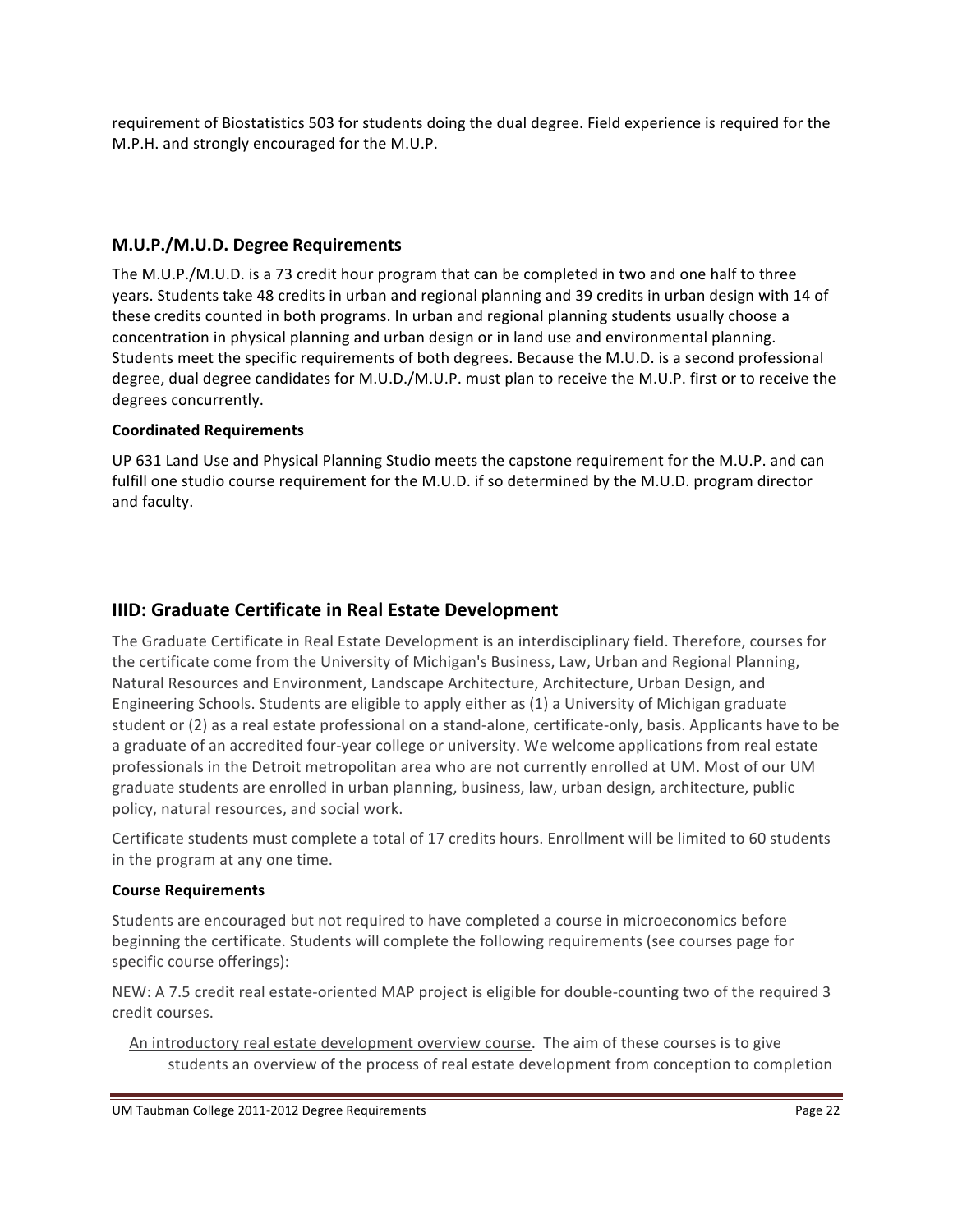before they enter courses that deal with detailed aspects of development.

- At least three credits in real estate finance and investment. These courses provide understanding of how real estate is financed and why investors are interested in real estate. Students will learn about the role of real estate finance in capital markets and about the structure of financing for real estate projects.
- At least three credits in real estate and land use law. These courses provide background in the legal structure that encourages, discourages, and controls different types of real estate development. These courses provide the background for understanding why jurisdictions regulate development and how regulation can enhance the quality of development.
- At least three credits in real estate in the urban development context. These courses encourage students to consider what constitutes desirable development that enhances the quality of life.
- At least three credits in design and implementation. These courses aim to give students background in complex areas of design and implementation of real estate development projects.
- An integrative seminar. This two-credit course will address special topics in real estate with the goal of giving students an opportunity to study specific issues in a seminar setting and to share ideas among all those in the certificate program.

Please review the Graduate Certificate in Real Estate Development Requirement Checklist, available online at http://taubmancollege.umich.edu/programs. This should be filed with Stacey Shimones, 2150 Art and Architecture.

# **IIIE: Ph.D IN URBAN PLANNING**

## **U.R.P. Ph.D Degree Requirements**

Degree requirements are divided into two stages: pre-candidacy and candidacy. The former involves course work and qualifying examinations, after which the student advances to candidacy. The second stage includes the dissertation research proposal and the completion of the dissertation. The Doctor of Philosophy (Ph.D.) degree in urban and regional planning is granted upon the successful completion and defense of the dissertation.

#### **Pre-Candidacy Requirements**

Pre-candidacy requirements include five areas:

- Planning theory
- Analytic methods
- Research design
- Primary area of specialization
- Secondary area of specialization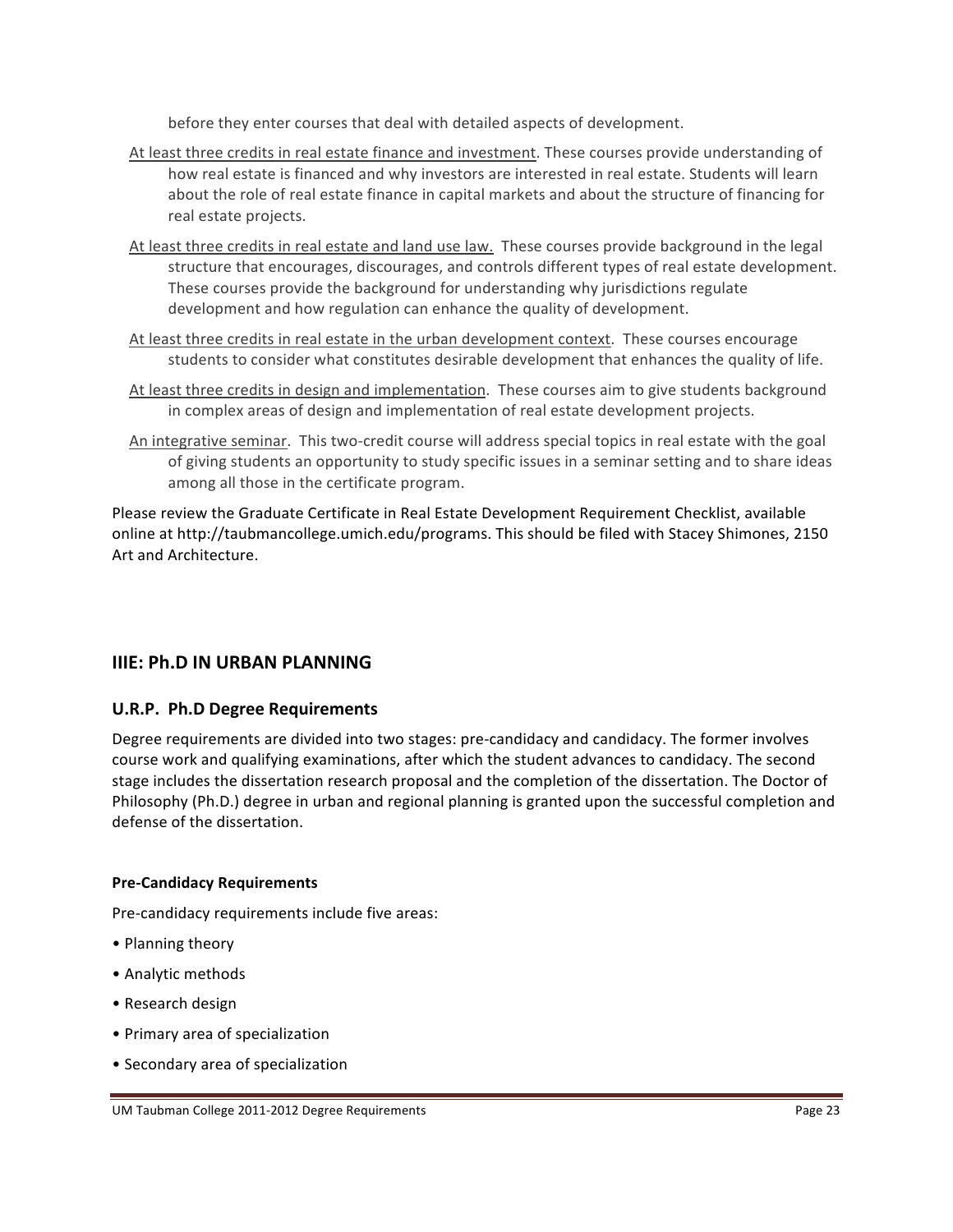Students meet these requirements through coursework and exams over a two year period. During this time, a student's cumulative grade point average may not fall below a B without academic discipline or probation.

#### **Required!Courses**

Three courses are required of all Ph.D. students, including two doctoral-level planning theory courses and a two-semester research seminar sequence. The two theory courses, Advanced Urban Theory (UP 650) and Epistemology and Reasoning for Planning Research (UP 660), are offered during the fall term in alternating years. These courses are designed to provide doctoral students a solid theoretical foundation for conducting rigorous scholarly inquiry within the planning field. Second-year students are required to take UP 835 (Ph.D. Research Seminar) over the fall and winter terms (for a total of four credit hours). This year-long seminar has three objectives. First, it exposes students to various approaches to research related to planning. Second, it enables students to formulate and test out researchable topics among faculty and student peers. Finally, it enables students to gain experience in developing an appropriate research design, in writing a detailed research proposal, and in formally presenting the proposal to an audience of faculty and students in a seminar during winter semester.

#### **Overview of Core Curriculum**

**THEORY**

| ,,,,,,,,                                                                                                                             |                     |
|--------------------------------------------------------------------------------------------------------------------------------------|---------------------|
| <b>Courses</b>                                                                                                                       | <b>Credit Hours</b> |
| UP 540 Planning Theory (required for students without a masters degree<br>in urban planning or without a previous equivalent course) |                     |
| UP 650 Advanced Urban Theory (offered fall term in even number years)                                                                |                     |
| UP 660 Epistemology and Reasoning for Planning Research<br>(offered fall term in odd number years)                                   |                     |
| Total                                                                                                                                |                     |

NOTE: A written theory examination is given to all eligible students once per year, normally in May (after two years of coursework).

#### **RESEARCH!DESIGN!and!METHODS**

| <b>Courses</b>                                                                                                                          | <b>Credit Hours</b> |
|-----------------------------------------------------------------------------------------------------------------------------------------|---------------------|
| UP 835 Research Design (a two-semester sequence,<br>normally taken fall and winter of the second year)                                  |                     |
| Analytical Methods (2 semesters graduate level statistics) ____                                                                         |                     |
| 2 areas of dissertation-related methods (e.g., spatial analysis, qualitative methods)<br>satisfied through 9 credit hours of coursework |                     |

UM Taubman College 2011-2012 Degree Requirements **Page 24** All 2012 of the Page 24 All 2012 of the Page 24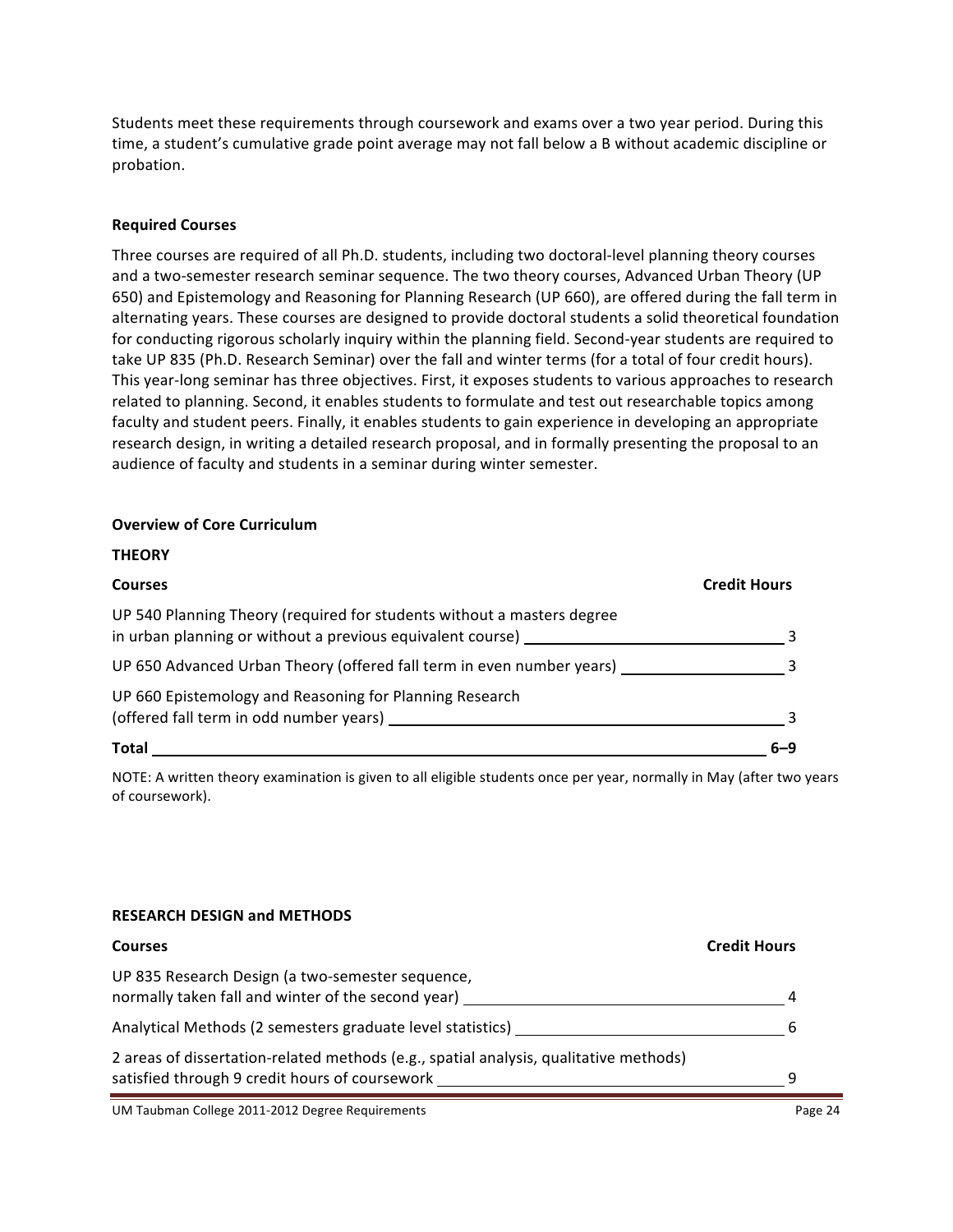**Total! !!!!!!!!!!! !19**

NOTE: No examination. Requirement is satisfied through grades of B or higher in all courses.

#### **SPECIALIZATION**

| <b>Courses</b>                                                                | <b>Credit Hours</b> |
|-------------------------------------------------------------------------------|---------------------|
| UP 680 Directed Study (literature review in area of specialization, generally |                     |
| 3 or 4 courses in student-defined area of specialization                      | $9 - 12$            |
| 2 or 3 courses in secondary area of specialization                            | $6 - 9$             |
| <b>Total</b>                                                                  | $18 - 24$           |

NOTE: Comprehensive examination (written take-home and oral) on primary and secondary areas of specialization. Exam tailored to, and scheduled by the student.

| Total core curriculum credit hours | $43 - 52$ |
|------------------------------------|-----------|
|                                    |           |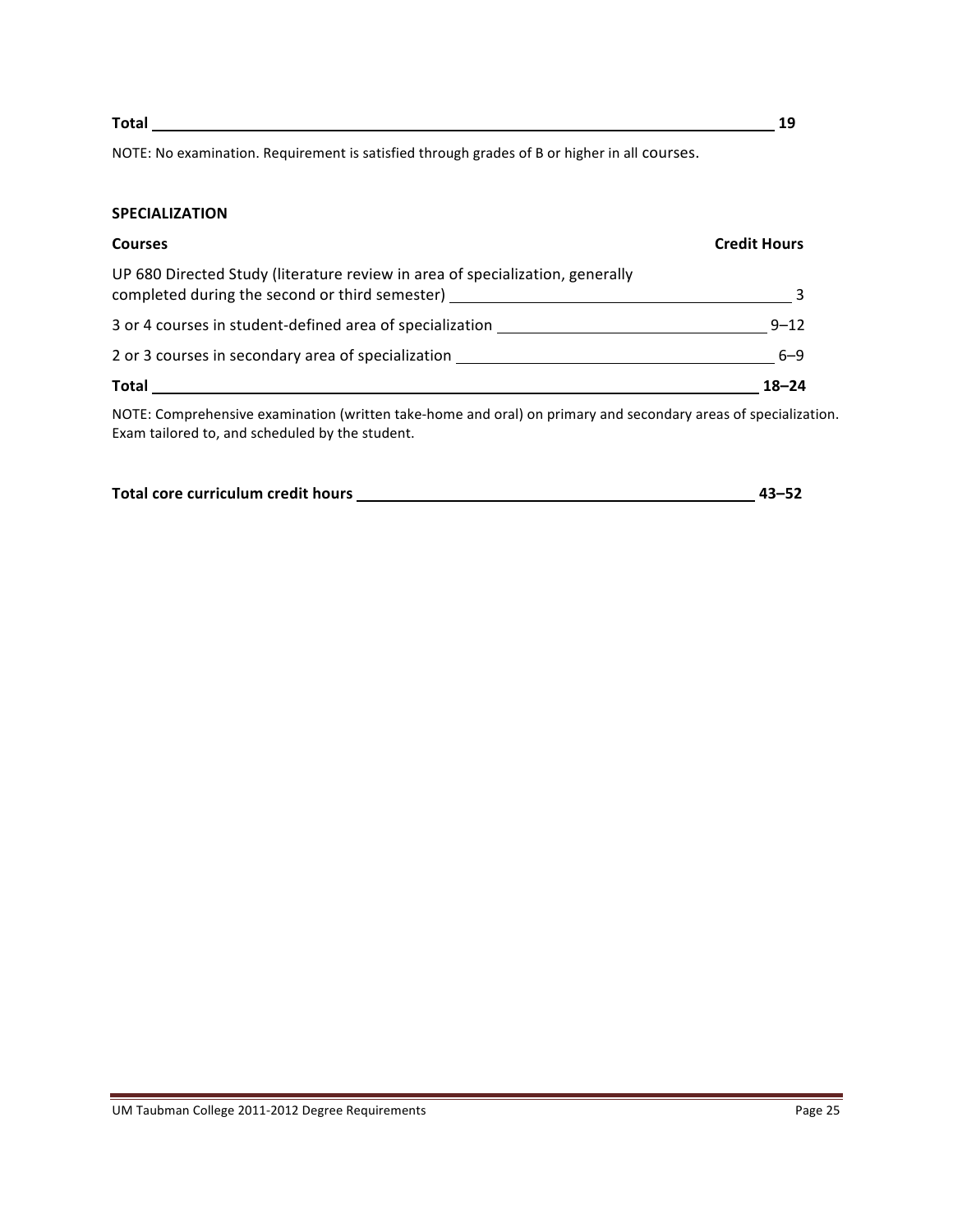# **SECTION IV: ACADEMIC POLICIES AND PROCEDURES**

# **IVA: ACADEMIC POLICIES FOR STUDENTS IN RACKHAM GRADUATE SCHOOL**

Students enrolled in the Ph.D. in Architecture, Master of Science, or theUrban and Regional Planning Program (Master of Urban Planning, Ph.D. in Urban and Regional Planning) must refer to the Rackham Graduate School online publications for the most up-to-date information on admission, programs of study, courses, fees and expenses, financial support, academic standards, and various other policies at the web address below:

Office of Admissions Horace H. Rackham School of Graduate Studies The University of Michigan 106 Rackham Building 915 E. Washington Street Ann Arbor, MI 48109-1070 Phone: (734) 764-8129 Fax: (734) 647-7740 Email:#rackadmis@umich.edu# Web: http://www.rackham.umich.edu/

# **IVB: TAUBMAN COLLEGE ACADEMIC POLICIES: GENERAL INFORMATION**

The following information (Section IVB through Section IVF) on academic policies and procedures specifically pertains to students enrolled in Junior Year of the Undergraduate Program through the Master of Architecture Program and the Master of Urban Design Degree Program.

## **Admission**

Admission requirements and procedures are described in this section under Undergraduate Program, Junior Year Admission and under Master of Architecture Degree, 2-Year or 3-Year options.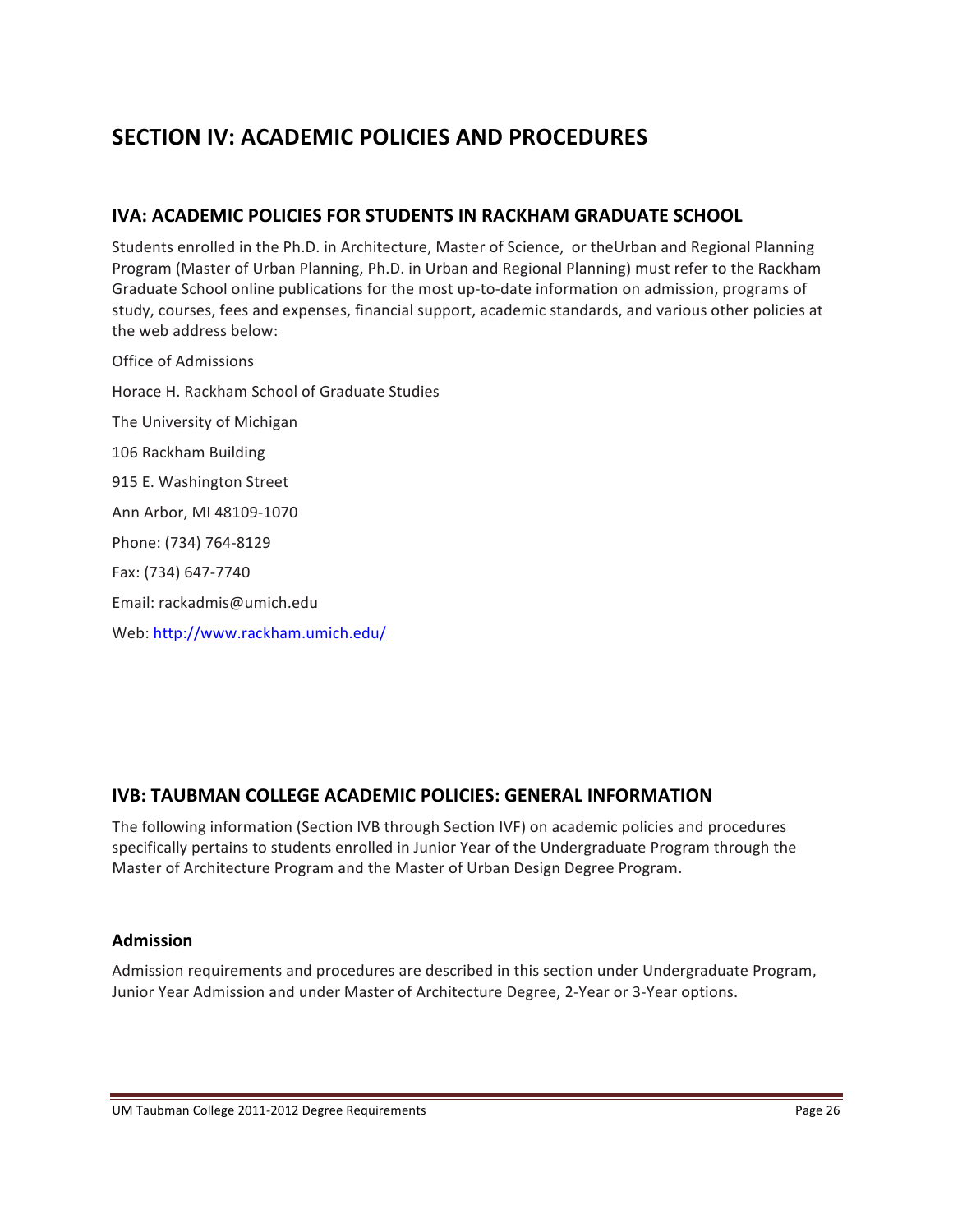### **Readmission**

Students returning to the Architecture Program who have not been enrolled for more than 12 months must formally apply for readmission. Inquiries should be directed to:

Architecture#Admissions 2000 Bonisteel Boulevard Ann Arbor, MI 48109-2069 Phone: (734) 764-1649 Fax: (734) 763-2322

The application for readmission should be filed no later than two months before the beginning of the term of re-enrollment. No application fee is required.

## **Orientation**

Taubman College does not participate in the University Summer Orientation Program, but instead, conducts its own orientation program prior to the start of fall term classes. It is important that all entering students attend. Students will receive detailed orientation information by early August.

### **Registration**

Students are officially enrolled for a term at the time of registration. Each student completes this registration process by using Wolverine Access, a web-based information system. Students will receive detailed information about registering for courses during the summer before classes begin. Directions for Wolverine Access registration are in the "University of Michigan Schedule of Courses" for a selected term. A late registration fee will be assessed to students who register after the end of the scheduled registration period for any term or program. Please refer to the section on "Fees and Expenses."

## **Academic!Counseling**

The chair of the Architecture Program coordinates academic counseling. Throughout their period of enrollment, students are encouraged to consult with various members of the faculty regarding academic and career goals. Students enrolled in the Master of Architecture Program are required to have a Program Planning Form, signed by a faculty advisor, on file with the college Registrar. Although faculty and administrators may assist a student in arranging an academic program, the student is ultimately responsible for meeting all program and degree requirements.

#### **Repeating!Courses**

A student must repeat a course that he or she has failed if the course is either a required course or a prerequisite for another course that the student wishes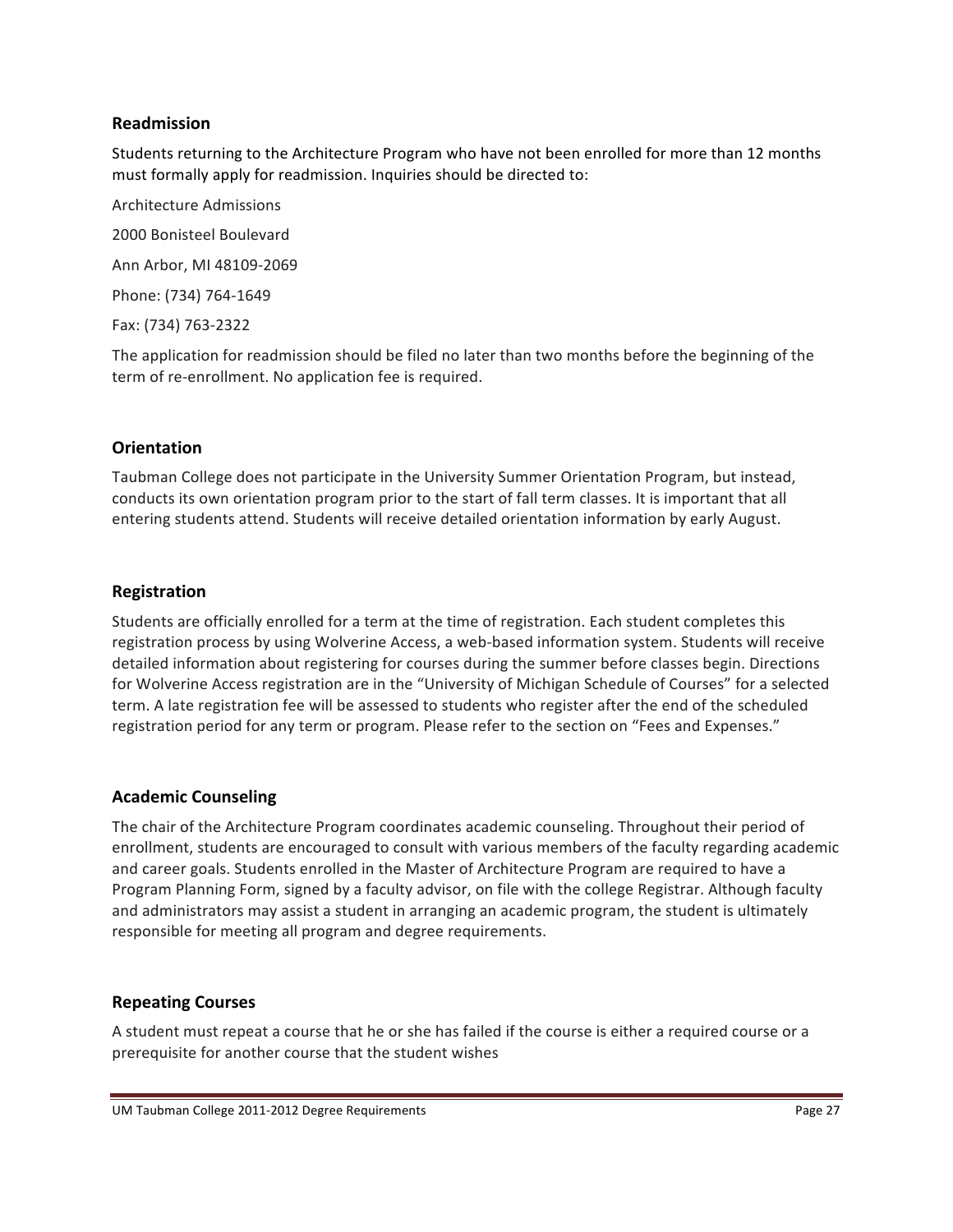1. If a student earns a grade below "D" (1.0) in a required course, he or she must repeat the course

2. If a student earns a grade below "D" (1.0) in a course that is a prerequisite for a later course in a sequence, he or she may continue with the next course in the sequence, but must repeat the failed course.

3. If a student earns a grade below "D" (1.0) in a second course (whether consecutive or not) in a sequence, he or she cannot continue with subsequent courses in the sequence until all earlier courses in the sequence have been satisfactorily completed prior to (and not concurrent with) election of the next course in the sequence.

4. If a student withdraws from a required course, he or she must repeat that course in its entirety at a later date. If the course is a prerequisite for a later course in a sequence, the course in which the withdrawal occurred must be satisfactorily completed prior to (and not concurrent with) election of the later course.

5. When a student is required to repeat a course and when, in the interim, the credit hours have changed and/or the course content has changed significantly, the program chair shall determine the extent of the remedial work required.

## **Withdrawal from the Program**

A student who terminates his or her enrollment during the term is required to officially withdraw. The student is responsible for initiating the withdrawal; he or she should contact the college Registrar. Any refund of fees is handled in accordance with University regulations as described in the section on Fees and Expenses.

#### **Student!Records**

An academic file is maintained by the college for each student. The file contains admission materials, academic records and transcripts, correspondence, etc. The college endorses the university's Policy on Student Records, which meets the standards set forth in the Family Educational Rights and Privacy Act of 1974. Each student has the right to examine all materials in his or her file, except as prohibited by the above policies.

The college registrar and the administrative officers of the college, or their appointed representatives, shall have direct access to all records. All other persons, including faculty, may have access to portions of a student's record only when so authorized by the student.

## **Joint/Dual!Degrees**

Students wishing to pursue a dual degree program other than those described are advised to contact the college Registrar. Requests are approved on an individual basis.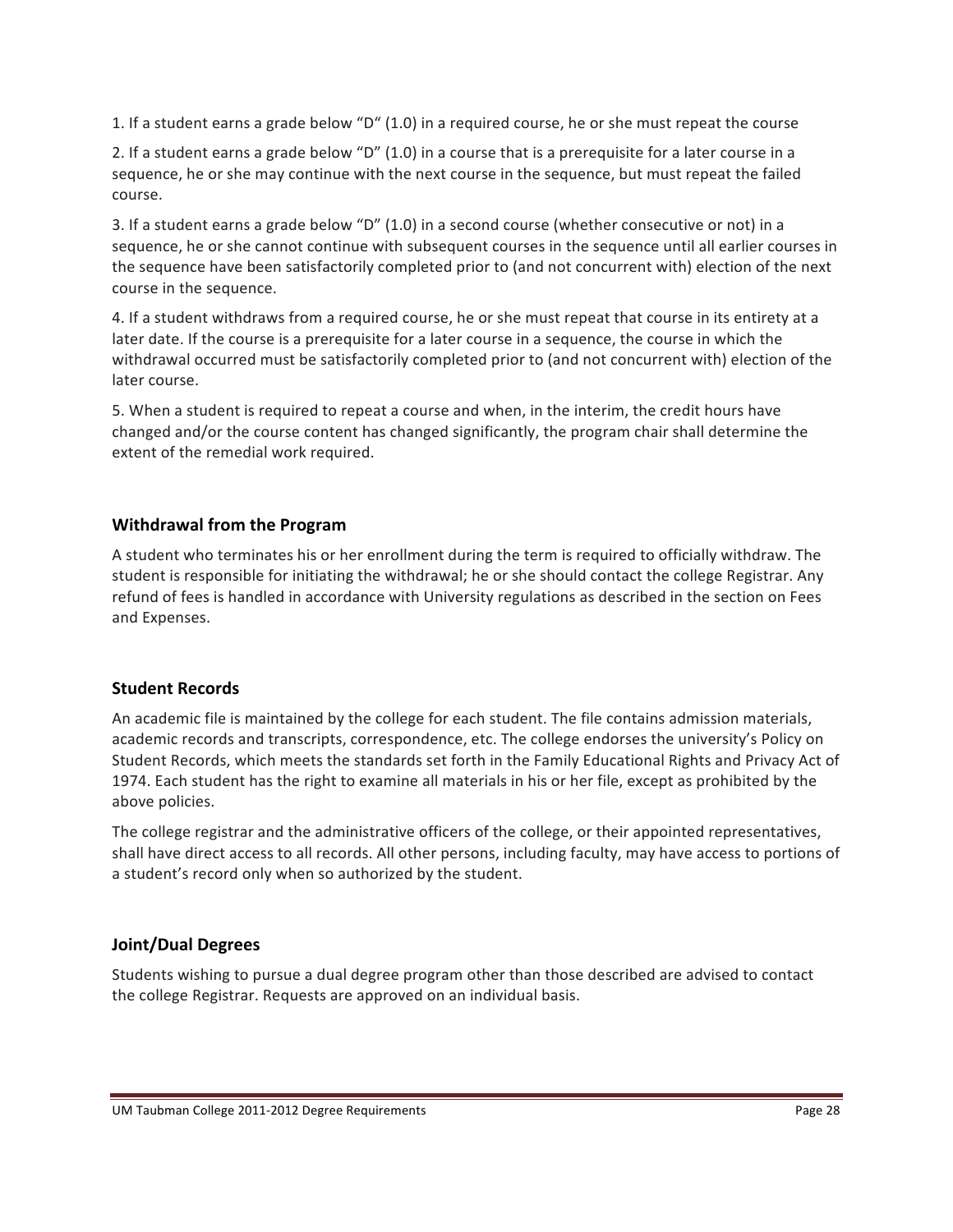### **Officer Education Programs**

Officer education training programs are available to all students enrolled in the University of Michigan. Enrollment in officer education programs is voluntary, but the University and the armed forces expect each student who volunteers to meet the full obligations accepted. Since there are minor variations in the programs, interested students are encouraged to consult the chairpersons of the respective Army, Navy, and Air Force Officer Education Programs for information.

Questions regarding the granting of academic credit for Officer Education Program course elections for students in the Architecture Program should be directed to the college registrar.

# **IVC: TAUBMAN COLLEGE ACADEMIC POLICIES: COURSE ELECTIONS**

## **General Policy**

Students in the Architecture Program are not required to have election worksheets or drop-add forms signed and stamped by the college registrar, provided they are registering or making changes within the official registration/drop-add period for any given term. Except under extraordinary circumstances, students will not be allowed to drop, add, or modify courses after the official drop-add deadline published in the university's time schedule. Any modifications to course elections after this date are subject to approval from the instructor(s) involved and/or the program chair or the chair's designee.

It is the responsibility of each student to adhere to the college's policies and procedures for course elections as described below. The college registrar reviews the class scheduled of all students to make sure they have complied with policy, but this does not take place until after the drop-add deadline has passed. If a student has not followed the college's policies and procedures, the registrar has the authority to change course elections consistent with the following rules. The student will be notified of such changes. Students should contact the registrar if they have any questions.

## **Dropping!and!Adding**

Students may drop and/or add courses through the third week of any full term and the second week of any half term. A course officially dropped after this deadline will appear on the academic record ith the designation "W" (withdrawal). No credit is awarded toward the degree and grade point averages are not affected. A withdrawal from a course does not result in tuition reimbursement. An unofficial drop is when the student does not complete a course and does not obtain permission for a withdrawl. Unofficial drops are recorded on the academic record as an "ED". Provided the course is taken for a letter grade, an "ED" will be counted as an "E" when calculating grade point averages and no credit is awarded toward the degree.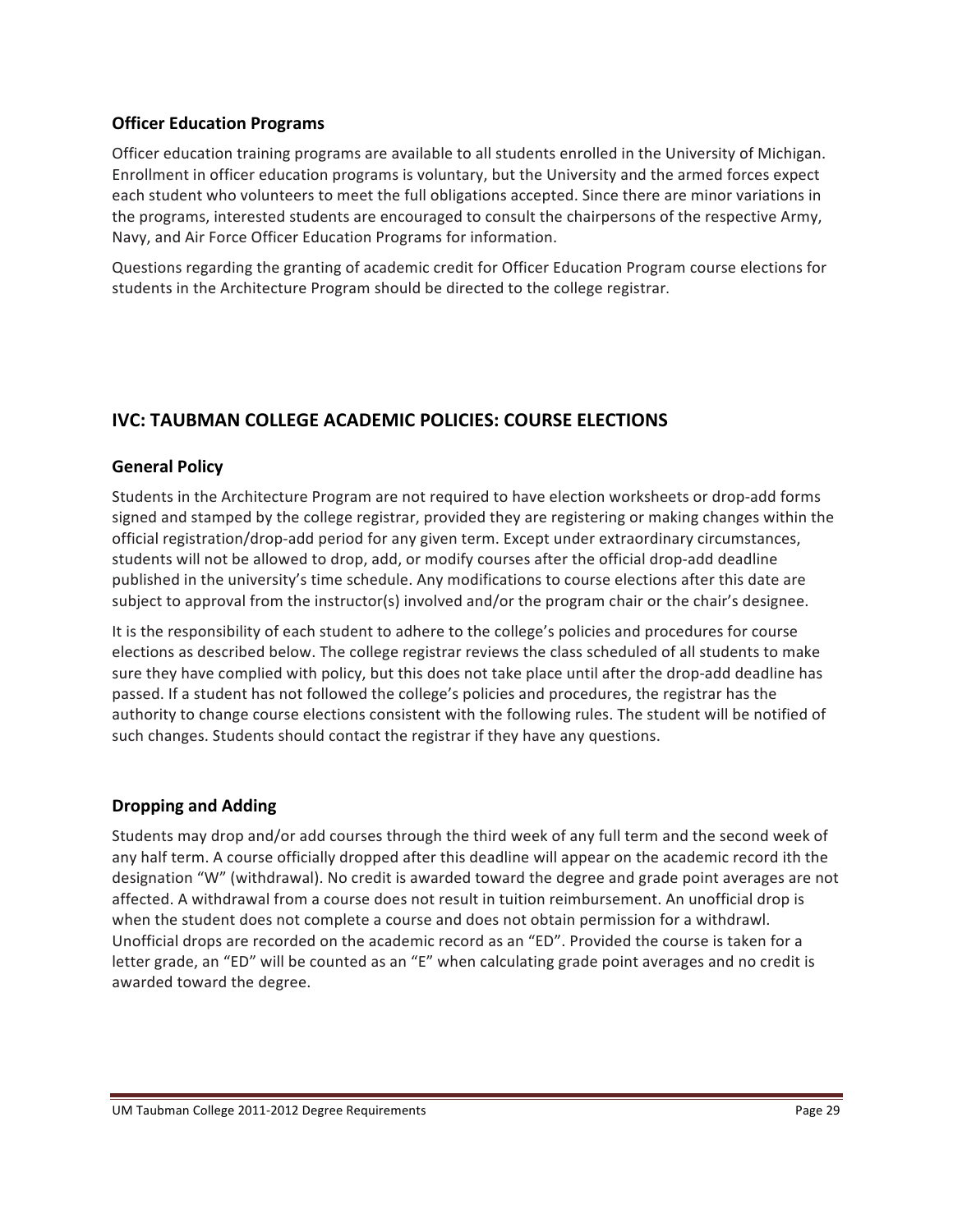### **Auditing!Courses**

A student may elect or modify a course as an official audit (visit) through the third week of any full term and the second week of any half term. Permission of the instructor (a signature on an election worksheet or drop-add form) is required and regular fees are assessed. A course elected as an official audit will appear on the academic record with the designation "VI," but no credit will be awarded toward the degree and grade point averages are not affected. It is the responsibility of the student to make arrangements with the instructor as to class attendance, assignments, and/or exams to be completed. Unsatisfactory completion of these requirements, as determined by the instructor, will result in an "ED" (unofficial drop) on the academic record. The "ED" will not affect grade point `averages because the course was not elected for a letter grade.

### **Pass/Fail**

A student may elect or modify a course to pass/fail through the third week of a full term and the second week of a half term, but under the following conditions:

1. Courses offered by Taubman College may not be taken pass/fail

2. Courses taken to fulfill pre-professional requirements for the B.S. degree—art, English, mathematics, physics, digital drawing, humanities, natural sciences, and social sciences—may not be taken pass/fail

- 3. Courses taken to fulfill the cognate requirement for the M.Arch. degree may not be taken pass/fail
- 4. Courses taken as substitutes for required classes may not be taken pass/fail
- 5. English Language Institute courses may not be taken pass/fail
- 6. A maximum of one course per term may be taken on a pass/fail basis

Credit hours for courses satisfactorily completed as pass/fail will apply toward the degree, but grade point averages are not affected. Instructors are not informed of those students taking a course on a pass/fail basis. Instructors report grades as usual iand the Office of the Registrar makes the following conversions:

- A through C- is entered on the academic record as "P" (pass) for credit
- D+ through E is entered on the academic record as "F" (fail) for no credit

#### **Architecture Independents Studies**

Undergraduate students must use Arch 300 or Arch 400 as an independent study number. Permission of the instructor (an override) is required. Graduate students must use Arch 600 (Arch 593 for Architectural History) as an independent study number. Permission of the instructor and approval by the program chair are required. Students should obtain a Tutorial Studies Approval Form from the college registrar. Only one Tutorial Studies course may be elected per term, and no more than 6 credit hours of Tutorial Studies credit may apply toward the M.Arch. degree.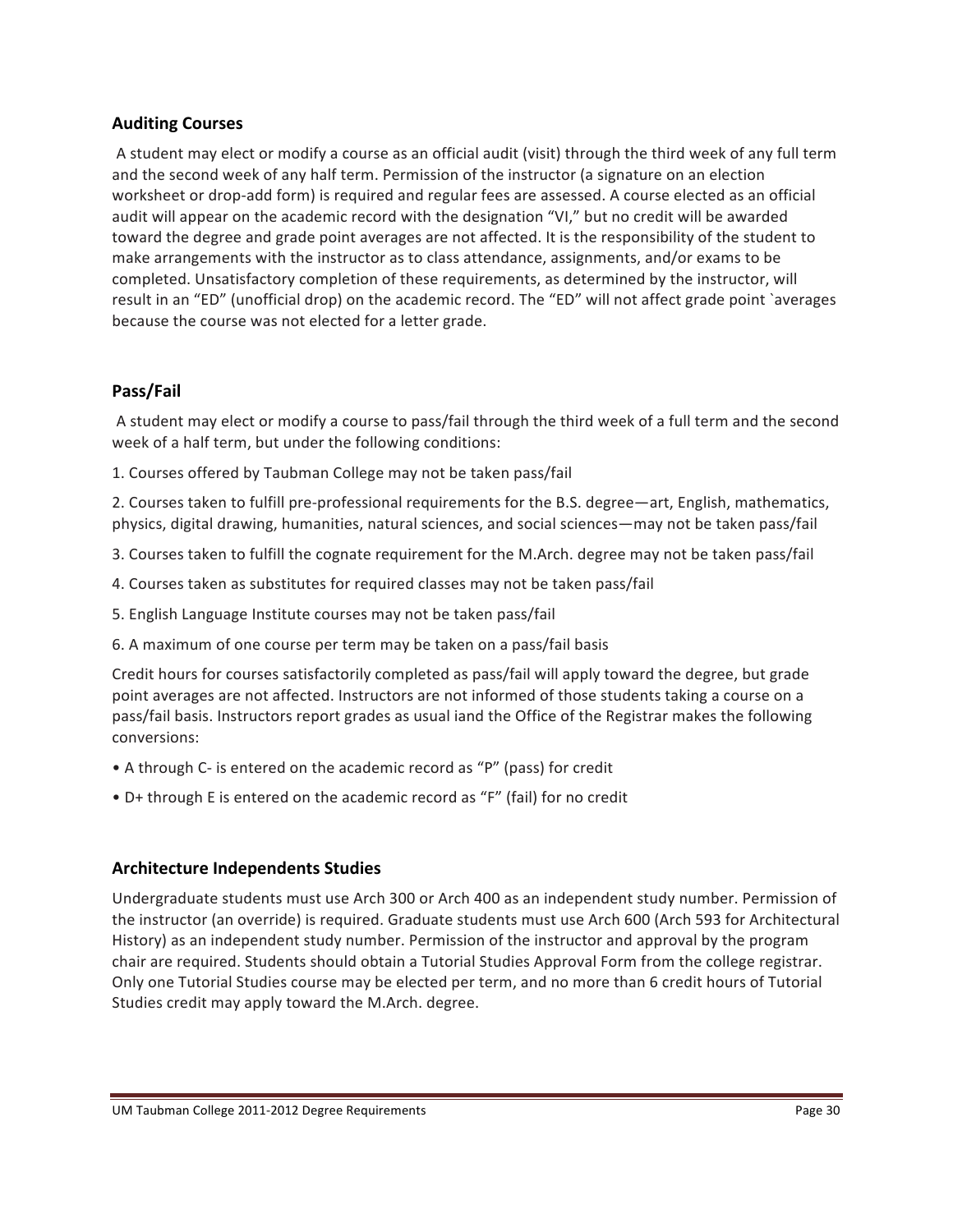# **IVD: Taubman College Academic Policies: Transfer of Credit**

## **Transfer of Credit**

Credit hours approved for transfer from another program, unit, or institution will appear on the student's transcript and will count toward the B.S. degree. Only credit hours, and not grades or honor points, will be posted to the student's record. Requests for transfer of credit should initially be made to the college registrar. In some cases, approval from the program chair is necessary.

Note: In order for course credits from external (non-UM) institutions to be eligible for transfer to the architecture program, students must achieve a grade of C or better in those courses.

### **Undergraduate**

For undergraduate students, credit for academic courses from other units of the university and other institutions is evaluated by the Office of Undergraduate Admissions. All credit earned in other units of the university, except remedial courses below normal college-level and introductory officer education courses, will transfer.

Credit earned through high school advanced placement exams, conducted nationally by the college Entrance Examination Board, will transfer, provided the scores meet university standards. No credit will be awarded for placement exams offered by other departments of the university or by other institutions. Not more than 7 credit hours of nonacademic or technical courses earned at other institutions may be transferred; such credit is evaluated by the Architecture Program.

#### **Course!Waivers**

A student may petition to receive a course waiver in a course he or she has already completed at another accredited university. The student must submit a waiver request form to the faculty member teaching the course in which he or she is seeking the waiver and submit supporting documentation, including but not limited to course syllabus, assignments, projects, papers, and tests to demonstrate sufficient knowledge of the subject. The granting of a waiver is at the discretion of the individual faculty member. If a student receives a course waiver, he or she has fulfilled that requirement, but no credit hours will be granted. The student will need to register for another course of equal credits in place of the waived course. It is recommended that students select a replacement course in the same area in which they received the waiver. For example, a student receiving a waiver from a structures course should select a structures elective. For graduate students, the selected replacement course should be 500 level or above. Prior approval from the chair is required for 400 level courses.

# **IVE: TAUBMAN COLLEGE ACADEMIC POLICIES: GRADING**

#### **Grading**

Course grades are awarded on a letter system, A through E. These letter grades are translated into honor points for each hour of course credit, as follows: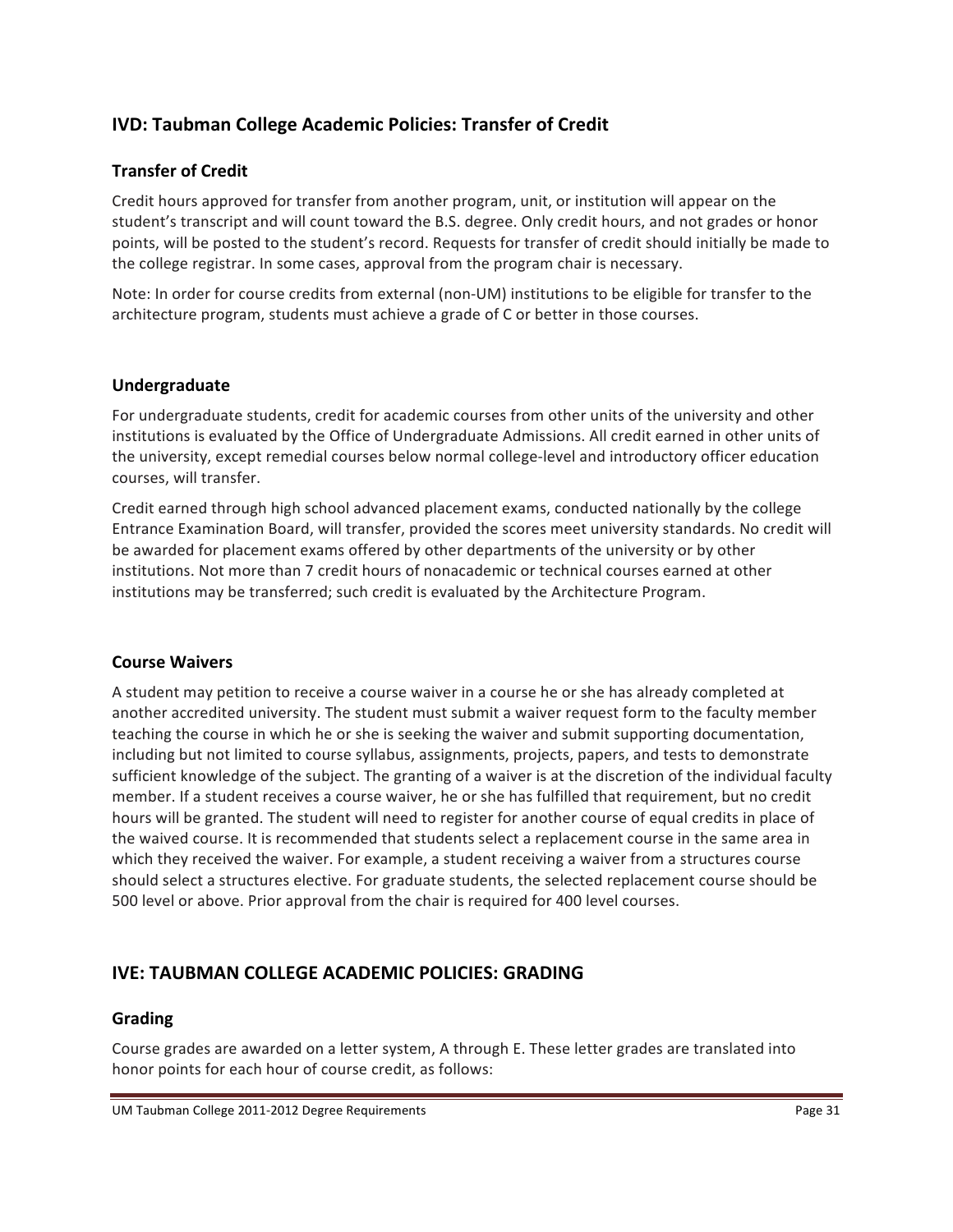| $A = 4.0$   | $B - 2.7$ | $D+ = 1.3$ |
|-------------|-----------|------------|
| $A - 3.7$   | $C + 2.3$ | $D = 1.0$  |
| $B + = 3.3$ | $C = 2.0$ | $D - 0.7$  |
| $B = 3.0$   | $C - 1.7$ | $E = 0.0$  |

In addition, the following notations are used to indicate unresolved academic situations:

|             | EDunofficial drop        |
|-------------|--------------------------|
| Iincomplete |                          |
|             |                          |
|             | Xabsent from examination |
|             |                          |
|             |                          |

No honor points are given for courses in which any of these grades are assigned. Students receiving a grade of ED or NR are advised to contact the college Registrar immediately. Students earning grades of I or X are advised to read the section on Incomplete Grades and to contact their instructors immediately.

# **Grade!Point!Average**

The grade point average (GPA) for a term is calculated by dividing the Michigan honor points (MHP) earned during the term by the number of Michigan semester hours (MSH) elected for the term. The cumulative grade point average is calculated by dividing the total of all Michigan honor points earned during enrollment in the program by the number of Michigan semester hours elected in that program. The Michigan semester hours to not include credit hours:

- 1. Transferred from another program, unit, or institution
- 2. For courses elected pass/fail or audit
- 3. For professional work experience

# **Term!Grades/Transcripts**

Students enrolled on the Ann Arbor campus obtain grades through Wolverine Access on the Web. Grades for the current term will be available as they are entered in the computer system at the end of the term. Official transcripts must be obtained from the Transcript Department within the Office of the Registrar.

## **Incomplete!Grades**

When a student is unable to complete the required work for any course because of illness or for other reasons acceptable to the instructor and only when the amount of unfinished work is small, the instructor may report a grade of "I" (incomplete). As soon as a student learns that an "I" grade has been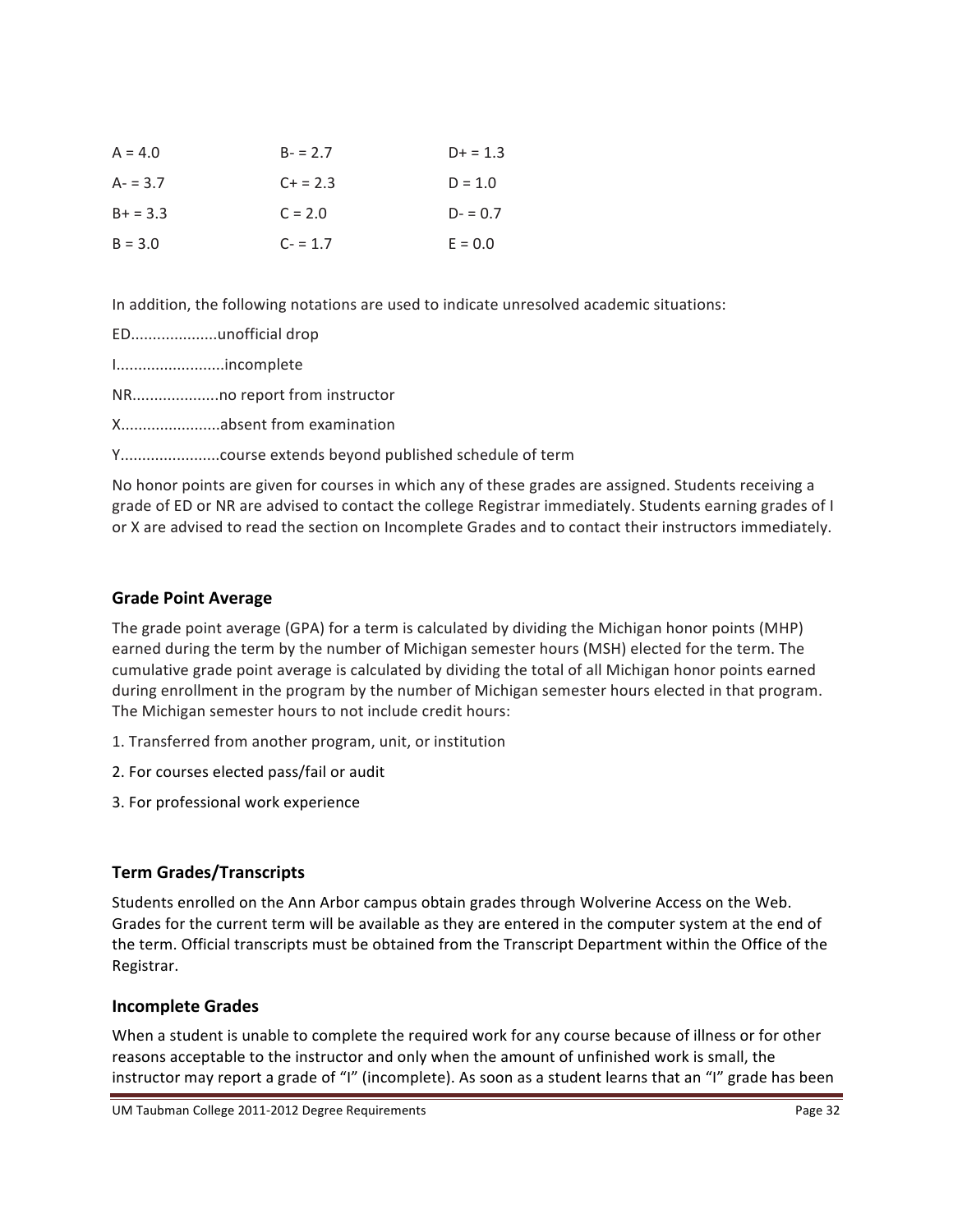(or will be) reported, he or she shall immediately contact the instructor. The instructor shall explain to the student the work that must be made up and shall set a time period for its completion within the limits described below. A final grade must be submitted to the Registrar within two months following the last day of classes of the term in which the "I" grade was earned. This deadline may be extended for just cause provided the instructor files a time extension form with the Registrar prior to the two-month deadline. No extension will be granted beyond the last day of classes of the first full term (fall, winter or spring/summer) following the term in which the "I" grade was earned, unless such an extension is approved by the Program Chair. If the final grade is not submitted prior to the two month (or extended) deadline, the "I" grade will lapse to an "E." When a student is absent from an examination, the instructor may report a grade of "X." The procedures and deadline for making up this work are similar to those described above for "I" grades.

### **Good!Standing**

To be in good standing in the undergraduate program, a student must have a GPA of at least 2.0 for the term just concluded and a cumulative GPA of at least 2.0. To be in good standing in the graduate program, a student must have a GPA of at least 3.0 for the term just concluded and a cumulative GPA of at least 3.0.

# **IVF: TAUBMAN COLLEGE ACADEMIC POLICIES: ACADEMIC DISCIPLINE**

## **Definition of Academic Discipline**

Any student not in good standing is on academic discipline under one of the following categories: Action pending, probation, further enrollment withheld or reinstated on Probation. As soon as possible after the college receives the transcripts, all students on academic discipline will be notified of their status. Each student so notified should contact the college Registrar immediately. For students on academic discipline, the program chair (or chair's designee) has the right and responsibility to approve course elections and changes, to require the election of specific courses and to establish a maximum or minimum number of courses and credit hours. The final responsibility for the administration of matters related to academic discipline rests with the committee on academic standing. All actions of academic discipline are entered on, and become a permanent part of, the student's academic record; except that when such action results from administrative, faculty, or staff error, the entry will be expunged. As soon as the student corrects all academic deficiencies, record clear is noted on the transcript, and the student is again in good standing.

In this policy on academic discipline, term, except as modified, refers to either a full term or a half term. When a student elects less than 6 credit hours in a term, his or her academic status will normally be determined by counting the current term and the preceding term as a single combined term; except that if this totals more than 20 credit hours, the status will normally be determined by counting the current term and the following term as a single combined term.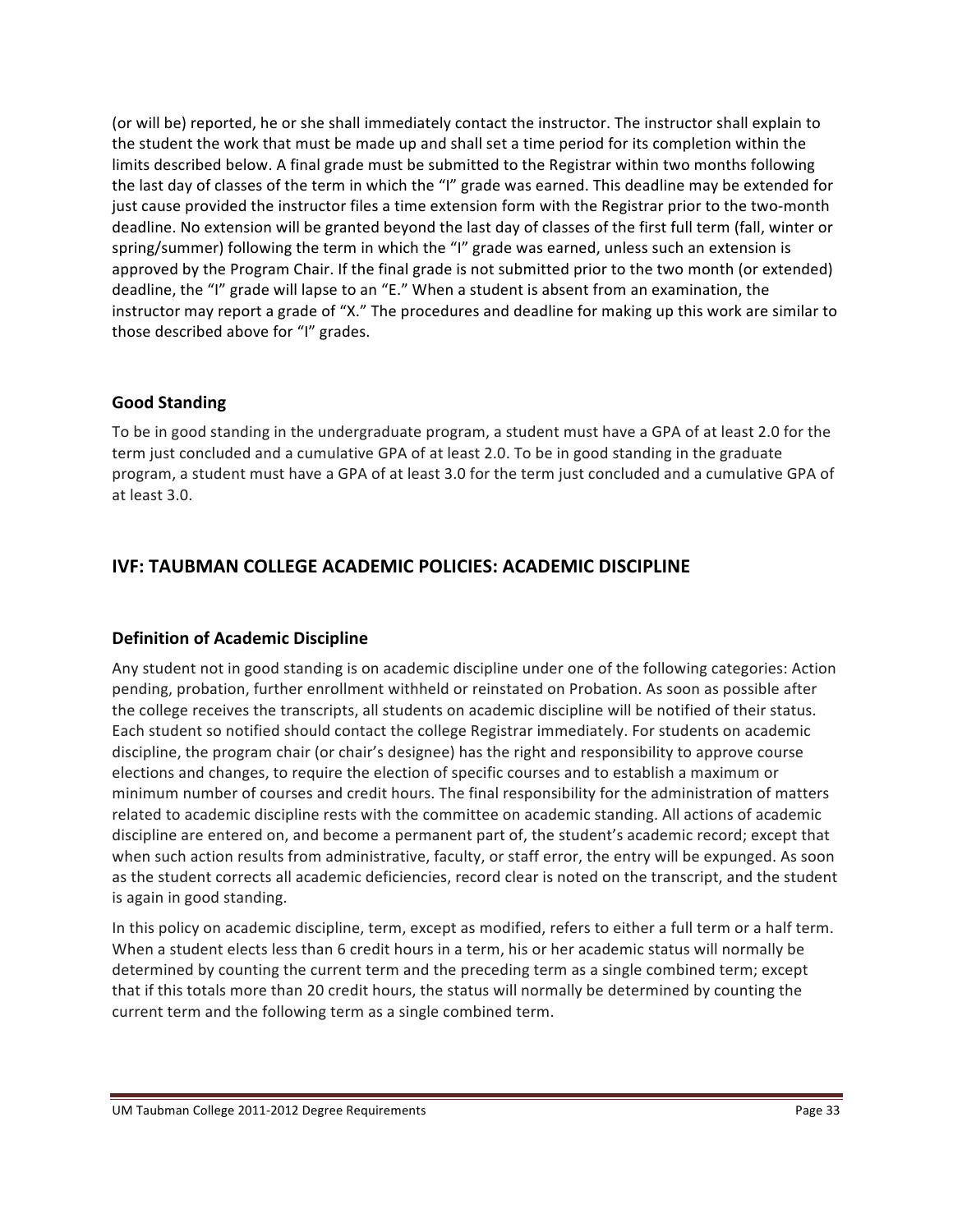## **Action Pending**

Action pending is assigned when the academic record of a student not on probation or reinstated on probation is incomplete (grades of ED, I, NR, or X) for the term just

concluded, and when failure to correct this deficiency will result in a term GPA and/or cumulative GPA below 2.0 (undergraduate)/3.0 (graduate). Action pending is assigned only for the two-month period permitted for finishing incomplete work. At the end of this makeup period, the student's academic record will be reviewed again and a status of either good standing or probation will be assigned, except that further enrollment withheld may be invoked in cases of extremely poor academic performance.

## **Probation**

Probation is assigned when a student not already on probation or reinstated on probation has a deficiency of:

1. Less than 10 honor points below a 2.0 (undergraduate)/3.0 (graduate) for the full term just concluded

2. Less than 5 honor points below a 2.0 (undergraduate)/3.0 (graduate) for the half term just concluded

3. Below a cumulative 2.0 (undergraduate)/3.0 (graduate) GPA Probation is assigned for a period of one term only, during which the student is required to:

- 1. Earn at least a 2.0 (undergraduate)/3.0 (graduate) GPA for that term
- 2. Raise his or her cumulative GPA to at least 2.0 (undergraduate)/3.0 (graduate)
- 3. Meet any other special conditions of the probation

If a student satisfies all requirements of the Probation, he or she is again in good standing. If a student fails to satisfy all of these requirements, a status of further enrollment withheld is assigned. The student may not continue in the program unless he or she successfully appeals that action.

## **Further Enrollment Withheld**

Further enrollment withheld is assigned when a student is in severe academic difficulty. Specifically, one of the following:

1. If the term GPA, the cumulative GPA, or any combination thereof is below 2.0

(undergraduate)/3.0 (graduate) for two successive terms.

2. If there is a deficiency of 10 or more honor points below either a 2.0 (undergraduate)/3.0 (graduate) full term GPA or cumulative GPA

3. If there is a deficiency of 5 or more honor points below either a 2.0 (undergraduate)/3.0 (graduate) half term GPA

4. If there is lack of reasonable progress toward a degree

5. If a student on probation or reinstated on probation fails to meet all requirements of the probation

When further enrollment is withheld and if the student is not already on Reinstated on Probation, he or she has the privilege of appealing the action, in accordance with procedures established by the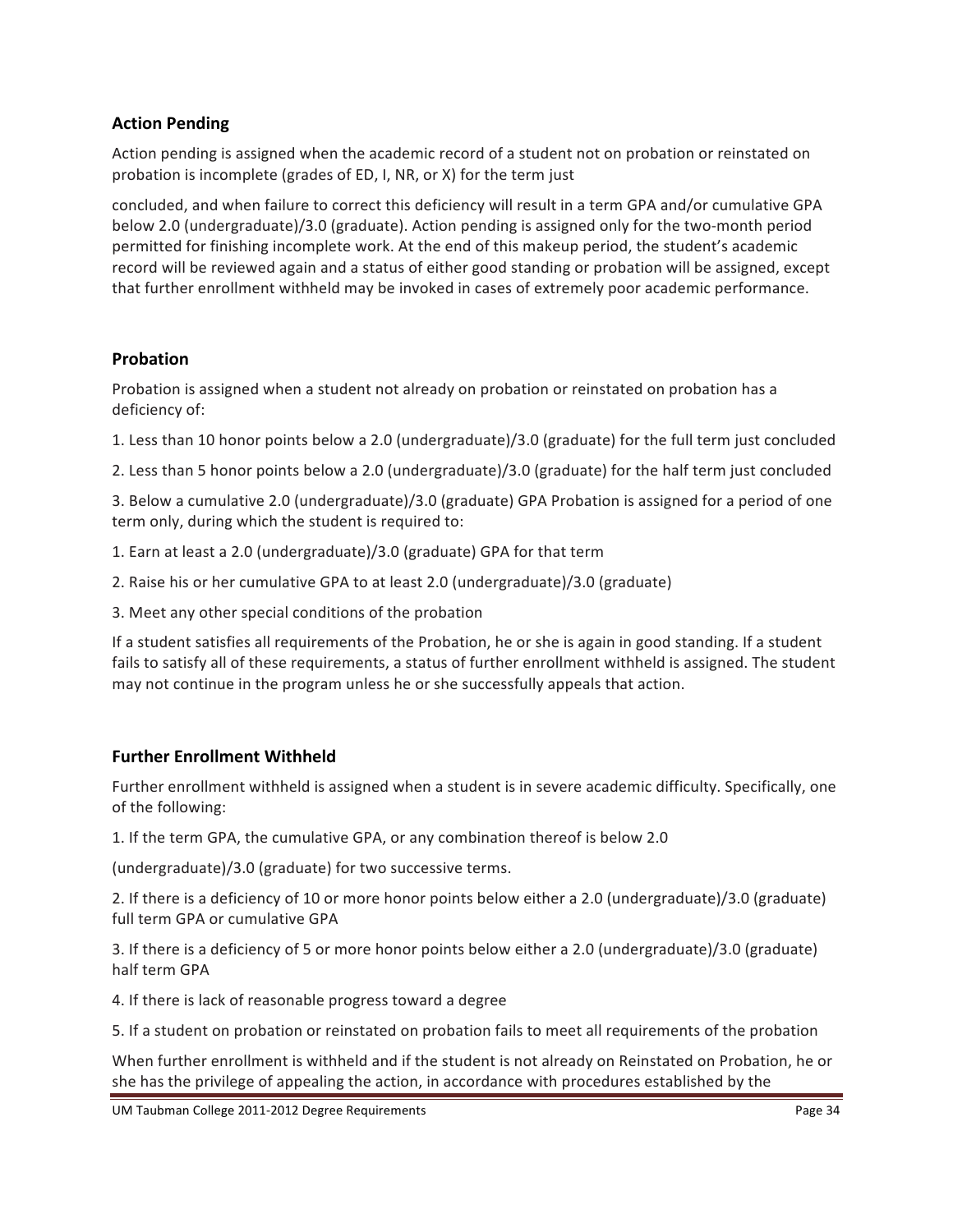committee on academic standing. The student will be required to explain in writing the particular reasons for the low academic performance and to present a compelling argument why continuing enrollment or readmission should be permitted. Each case will be carefully considered on its own merits. If the committee on academic standing approves the appeal, the student is reinstated on probation. If the committee denies the appeal, the student is prohibited from enrolling in the college normally for at least two full terms, and the status of further enrollment withheld continues in effect. During the last term of the required disenrollment period, the student may petition for reinstatement by presenting evidence that, during this period, he or she has taken steps to substantially improve his or her chances for academic success in the remainder of the program. If the committee approves this petition, the student is reinstated on probation.

# **Reinstated!on!Probation**

Reinstated on probation is assigned following a student's successful appeal, or subsequent petition, of further enrollment withheld. Reinstated on probation is assigned for a period of one term only during which the student is required to:

1. Earn at least a 2.0 (undergraduate)/3.0 (graduate) GPA for the term, unless a higher GPA is prescribed by the committee on academic standing

- 2. Raise his or her cumulative GPA to a level prescribed by the committee on academic standing
- 3. Meet any other special conditions of the probationary reinstatement

If a student satisfies all requirements of the probationary reinstatement and has a cumulative GPA of at least 2.0 (undergraduate)/3.0 (graduate), he or she is again in good standing. If a student satisfies all conditions of the probationary reinstatement except that the cumulative GPA is still below 2.0 (undergraduate)/3.0 (graduate), he or she is on probation. If a student fails to satisfy the requirements of the probationary reinstatement, further enrollment is automatically withheld and further appeal for continuing enrollment is not permitted.

# **Plagiarism**

Plagiarism is knowingly presenting another person's ideas, findings, images or written work as one's own by copying or reproducing without acknowledgement of the source. It is intellectual theft that violates basic academic standards. In order to uphold an equal evaluation for all work submitted, cases of plagiarism will be reviewed by the individual faculty member and/or the Program Chair. Punitive measures will range from failure of an assignment to expulsion from the University. Full academic policies are posted on each of the program websites.

# **IVG: STUDENT APPEALS**

# **Student Appeal Procedure**

It is the purpose of the appeal procedure to provide undergraduate and graduate students and faculty with a mechanism for review of student and faculty allegations about matters pertaining to student conduct, performance and status and/or faculty misconduct. The appeal procedure shall be available to